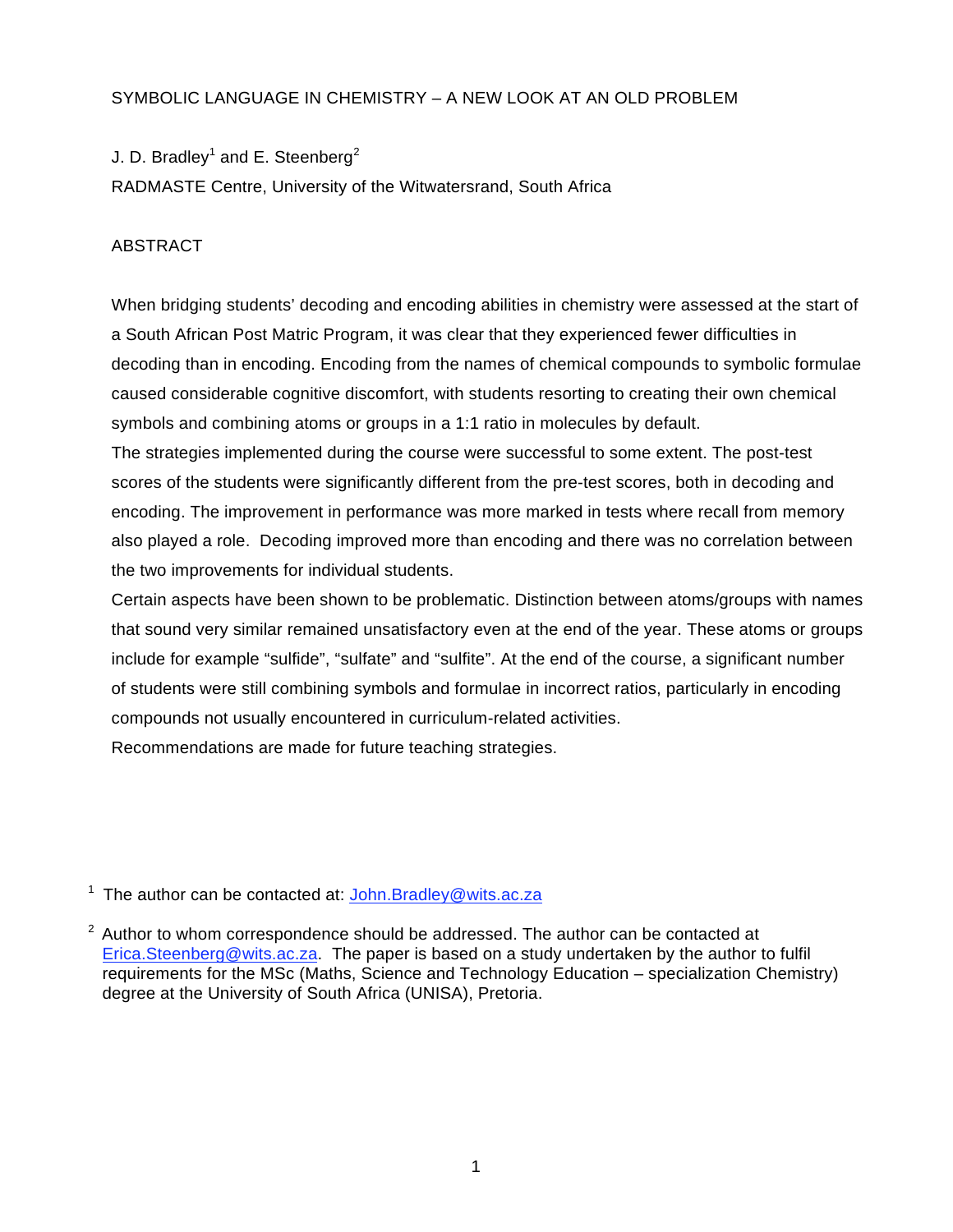### **1 INTRODUCTION**

#### 1.1 General Introduction

Chemistry and chemical symbols are inextricably linked, and therefore the learning of chemistry depends largely on a learner's ability to use the required symbolic language with some degree of comfort (Barke, 1982). The symbolic language required in the study of chemistry should be seen as a motivational factor rather than a limiting one and learners should appreciate the universality entailed in the abstract language of chemistry (Jones, 1981). Some learners regard the use of chemical symbols as an introduction to authentic science (Jones, 1981), while other learners find the use of chemical symbols extremely challenging (Barke, 1982).

In South Africa, high school learners experience the same problems in using chemical language as their counterparts world wide. The present study assessed the ability of students who had passed through the South African educational system, and who had succeeded in a National Senior Certificate Physical Science Examination, to use symbolic language in chemistry. The study was aimed at investigating the students' ability to decode symbolic chemical formulae to names of compounds and to encode names of compounds to symbolic formulae. By categorizing students' responses, data could be analyzed quantitatively and improvement in decoding and encoding in three different tests could be established. Results obtained in the study have identified particular difficulties students experience and have lead to the development of alternative teaching strategies to address these difficulties.

#### 1.2 Objectives of the study

The present study was designed to investigate some cognitive skills involved in the use and understanding of chemical formulae.

The study focused on:

- a) *Translation tasks*, for example translation of words into chemical formulae and vice versa and words into chemical equations and vice versa. Translation tasks focus on *decoding and encoding skills.*
- b) Creation of chemical formulae and chemical equations. Creation tasks focus on *encoding skills.*
- c) The relation between chemical formulae and chemical equations and the composition and structure of the entities in question. These tasks focus on *comprehension skills.*

The level of the bridging students' decoding and encoding skills was assessed by a series of pre-tests administered early in the course year. Based on the findings in the pre-tests, strategies to develop decoding, encoding and comprehension skills were selected and implemented during teaching of the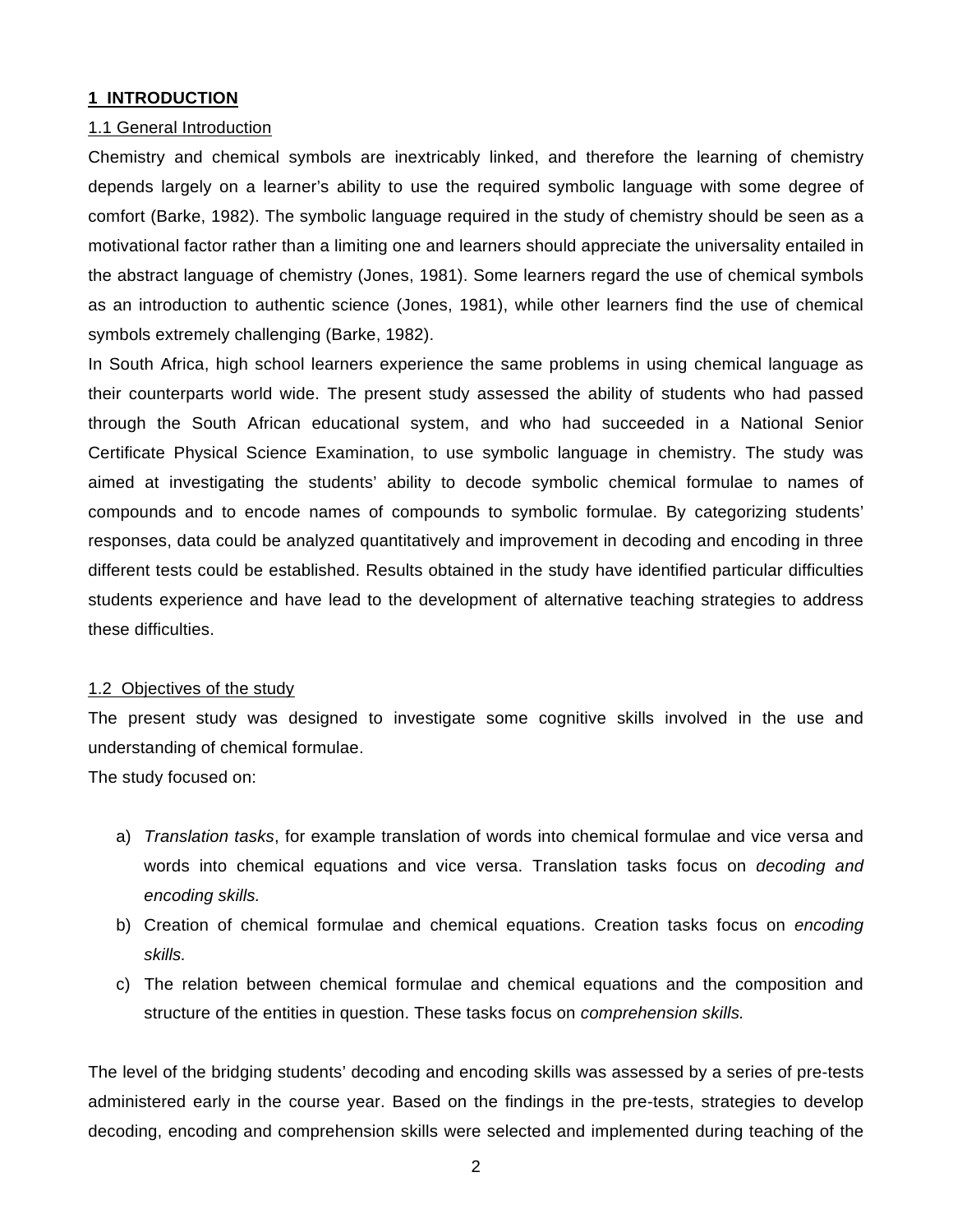chemistry course. Students' decoding and encoding skills were re-assessed at the end of the year. This study aimed to answer the following questions:

- 1. How do decoding and encoding skills of bridging students compare at the start of a bridging course, after they had written the South African Senior Certificate Examination as completion of the senior high school chemistry curriculum?
- 2. Can decoding and encoding skills of bridging students be improved within the framework of a bridging course and curriculum-related activities?
- 3. Will decoding and encoding skills of bridging students improve equally during the course?
- 4. What problematic areas in decoding and encoding can be identified?

### 1.3 The sample and research setting

The sample was a convenience sample, comprising 25 students (11 male, 14 female, of average age 18.62 years), who were selected from fourteen secondary schools in the Rustenburg area, North West Province, South Africa, to participate in a Post Matric Program. This program was funded by a mining company (Impala Platinum) operating in the area. During the year the students spent in the Post Matric Program (hereafter referred to as the "course"), the subjects received tuition in Mathematics and Physical Science with the aim of improving their performance to C symbols or higher when rewriting the South African Senior Certificate Examination on Higher Grade in those two subjects at the end of the course year.

All subjects were English second language speakers. Setswana was the home language of the majority of subjects (19) with Isizulu and Afrikaans being the home language of two subjects respectively. One subject indicated that he/she spoke both Setswana and English at home. The language background of three subjects was not established. With the exception of the Afrikaansspeaking subject, all subjects had previously been taught secondary high school Physical Science with English as the language of instruction. The language of instruction in the course was English.

The study was conducted using a single-group, pre-and post-test research design. The researcher was involved in the delivery of the Chemistry component of the course and had five days' contact with the subjects approximately once a month, starting in January 2005 and concluding in November of the same year. Pre- tests were conducted at the start of the course (January and February 2005) and post-testing was done approximately seven months later (August and September 2005).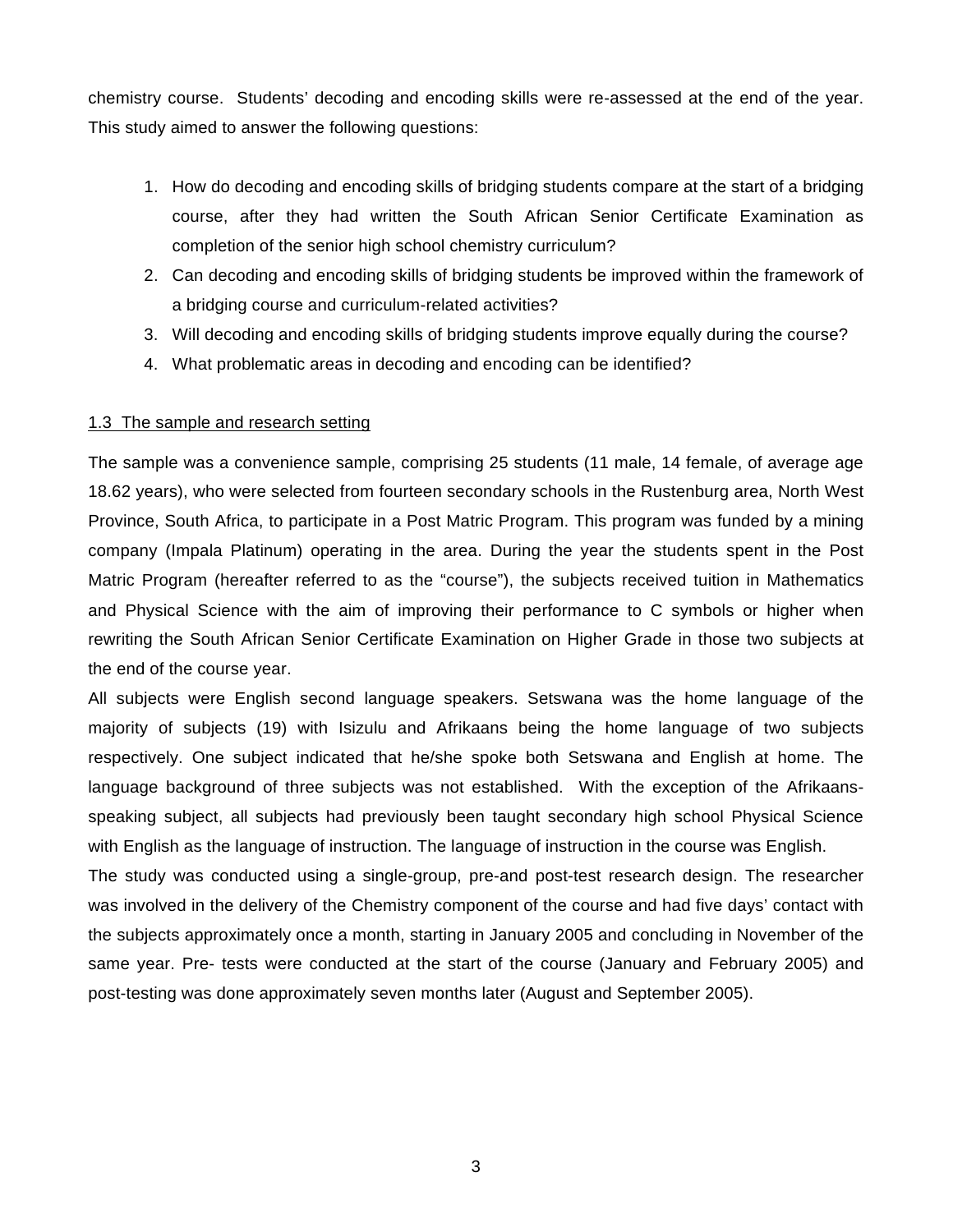## **2. LITERATURE REVIEW**

A considerable amount of research has been undertaken in various aspects of chemistry education and the cognitive skills associated with the learning of chemistry. The following brief review of work by other researchers serves as theoretical background to the present study. Aspects considered will include:

- i) cognitive skills associated with the learning of chemistry and the use of chemical formulae,
- ii) problems learners experience with the writing of chemical formulae,
- iii) the use of language in chemistry, with particular reference to symbolic language and English second language learners.

## 2.1 Cognitive skills associated with the learning of chemistry and the use of chemical formulae.

Comparison of the performance in chemistry between concrete-operational and formal-operational students and the study of cognitive factors such as memory demand, memory space and fielddependency/independency were features of the decade 1975 – 1985, with few subsequent publications being available. Researchers have focused on two areas, namely:

- i the application of Piaget's theories in the teaching of science, and
- ii using an Information Processing approach to address difficulties in the learning of chemistry.

#### *2.1.1 Piaget's Theories and the teaching of chemistry.*

The following researchers investigated the concrete-operational/formal-operational dichotomy with respect to science in general: Ausubel (1964), Beistel (1975), Herron (1975), Chiapetta (1976), Lawson and Blake (1976), Lawson and Wollman (1976), Karplus (1977), Herron (1978), Cantu and Herron (1978), Henry (1978), Gabel and Sherwood (1980), Ward and Herron (1980), Philips (1983), Abraham and Renner (1986), Chandran, Treagust and Tobin (1987) and Nurrenbern (2001). Very few of the studies by the above researchers dealt specifically with decoding or encoding in chemistry. Ausubel (1964) hypothesized that there is a combined influence of three concomitant and mutually supportive developmental trends that account for a transition from concrete-operational to formaloperational reasoning. Firstly, the individual who is developing on cognitive level will gradually acquire a working vocabulary of mediating terms that will lead to combination of different related abstractions. Secondly, a greater number of stable, higher order concepts will become available. Thirdly, after the individual has had some practice in meaningfully understanding and manipulating relationships with the aid of concrete props, progression will take place to a stage where mental operations can be done without concrete props.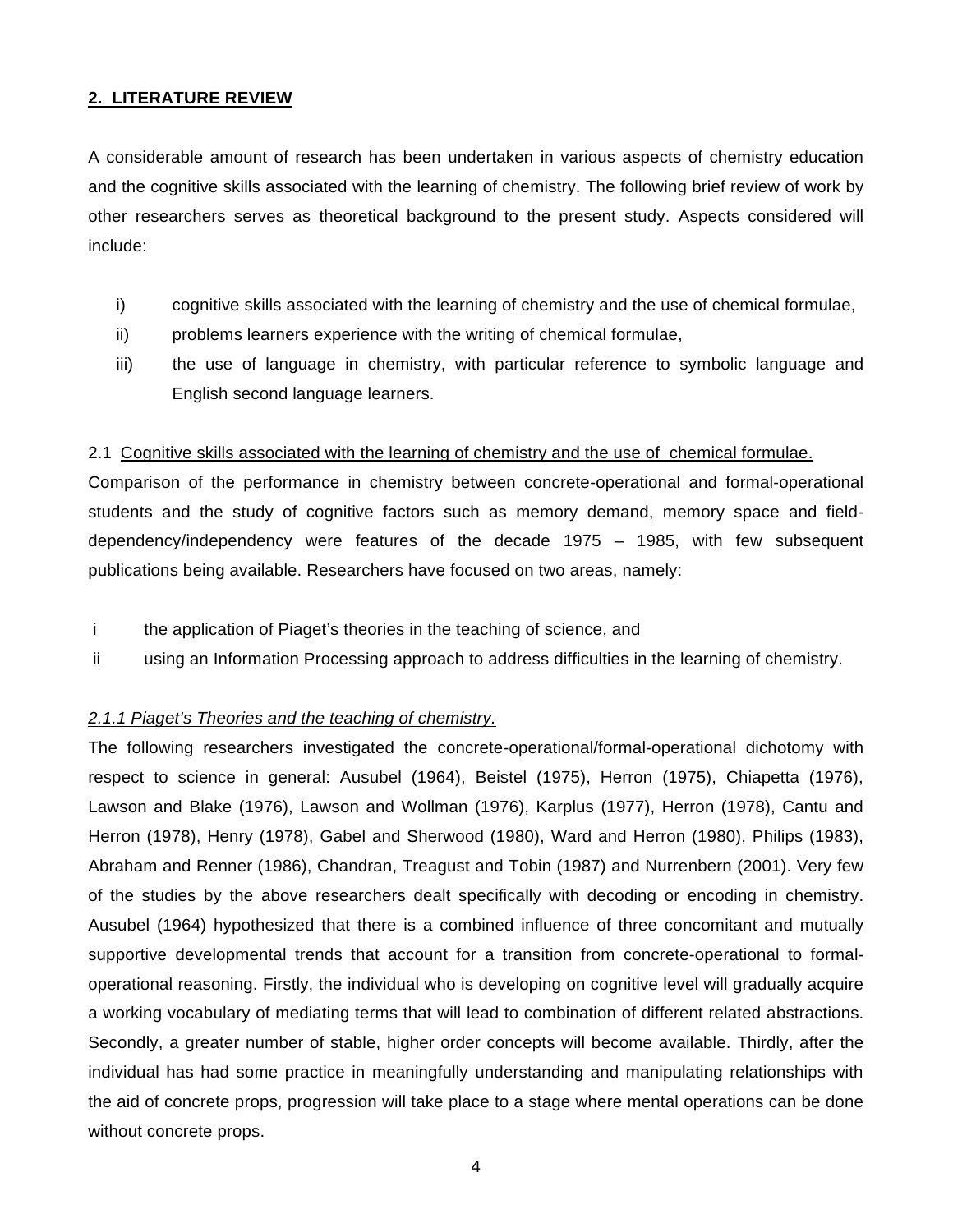Science instruction should be self-pacing to assist concrete-operational students (Chiapetta, 1976). In the teaching of chemistry, Chiapetta (1976) suggested that teachers have to be sensitive to the needs of the learners — if students require hands-on instruction, the appropriate time for such instruction should be provided. Chiapetta (1976) also proposed the use of concrete assessment methods.

Lawson and Blake (1976) suggested that students should have free interaction with concrete materials and Nurrenbern (2001) acknowledged the role concrete activities could play in the transition from concrete-operational to formal-operational reasoning, but expressed the view that such activities should best be seen as short-term intervention strategies.

#### *2.1.2 Information Processing and the teaching of chemistry.*

The flow of information through the cognitive system can be regarded as consisting of information input, output and mental operations which process information between input and output (Danili and Reid, 2004). Cognitive structures determine how information is perceived, organized, stored, retrieved and used. Danili and Reid (2004) suggested that the processes necessary for the understanding of chemistry are different from processes required to comprehend everyday events. They see chemical symbols, formulae and equations as the third of three levels of thought necessary in the learning of chemistry, the other two levels being, first, the macroscopic and tangible aspects, and, second, the microscopic aspects which would include concepts of atoms, molecules, ions and molecular structures. Danili and Reid (2004) studied the effects of working memory space and field-dependency on the learning of chemistry by Greek students. Learning not only of chemistry, but of all new information will fail if the working memory space is overloaded. This could occur if students are given too much information at once. Chunking, or grouping pieces of information can be used to reduce the demands on the amount of information to be held in the working memory. Chunking will be affected by students' prior knowledge, experience and skills in a particular subject. Since chunking is highly individualised, students should be given the opportunity to develop their own chunking techniques (Danili and Reid, 2004).

#### 2.2 The problems learners experience with the writing of chemical formulae.

South African learners are gradually introduced to symbolic language in chemistry. In the intermediate and senior primary phases, learners use names of compounds in the classroom. In the junior high school phase, chemical formulae are given in classroom notes, but learners are encouraged to rotelearn the formulae rather than understand the underlying principles needed to create the formulae. Some Grade 9 learners experience frustration with this approach and problems also emerge in the writing of balanced chemical equations at this stage. Even at Grade 10 level, when Physical Science becomes an elective subject, learners who have chosen to study Physical Science have mixed reactions to chemical symbols. Experience gained in the present study and elsewhere indicates that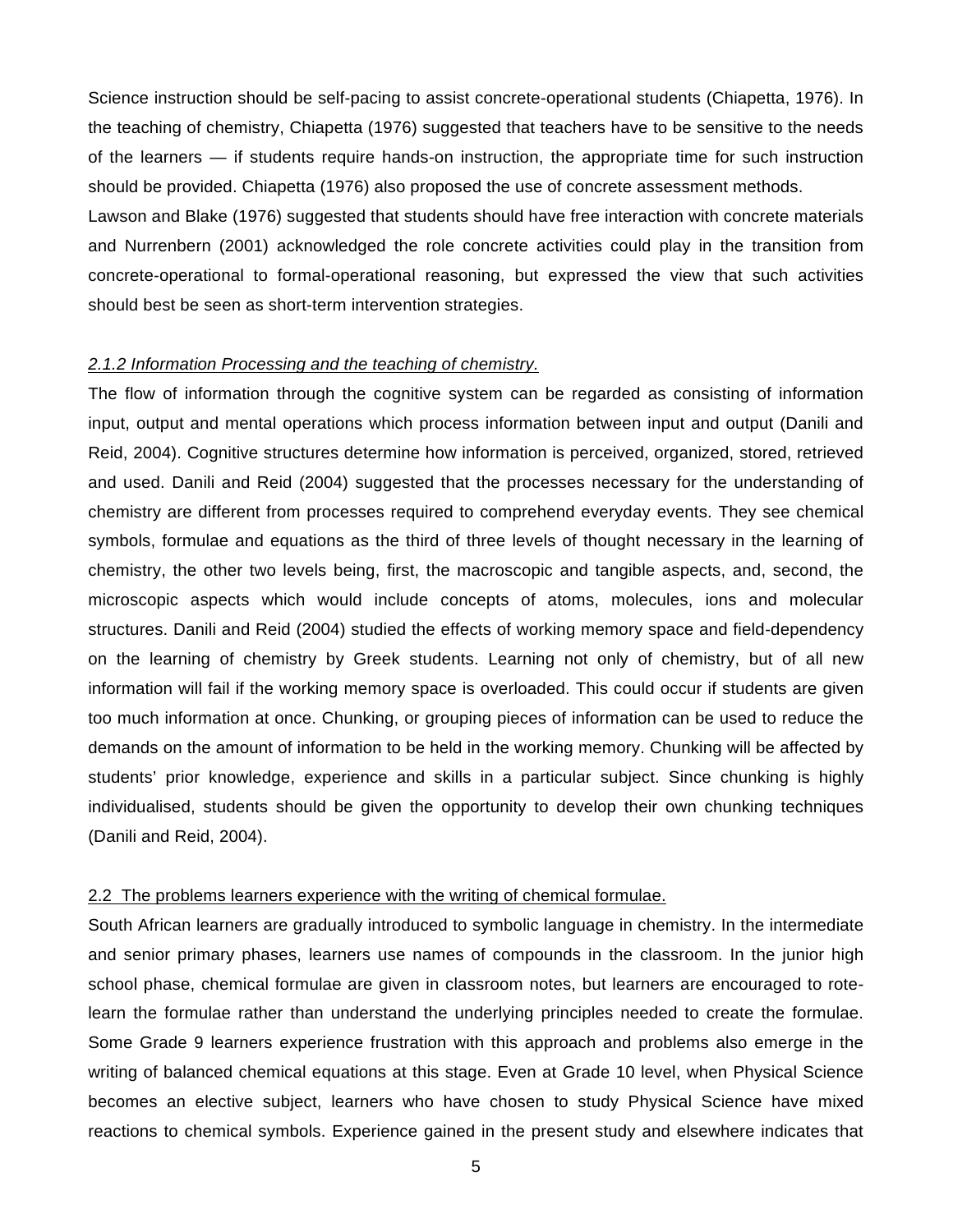most Grade 10 teachers in South Africa find it necessary to devote a considerable amount of time to the teaching of underlying principles necessary for the writing of chemical formulae

According to Savoy (1988) the understanding of valency, appreciation of concepts of polyatomic ions and molecules and ultimately the production of correct chemical formulae will depend on students' knowledge of bonding. Unfortunately concepts in chemical bonding are highly abstract and it appears that only the most able students will be in a position to apply their knowledge of bonding effectively to scaffold the writing of chemical formulae.

In a study investigating German learners' understanding of the combustion of magnesium, Barke (1982) tested 272 learners in Grades 8, 9 and 10. Only learners who had been taught the reaction between magnesium and oxygen, who knew the symbols for the reaction and who were familiar with the particulate model of matter were selected to participate in the study. Only 30% of the learners in the study by Barke who could write the symbolic equation for the reaction between magnesium and oxygen correctly could also represent the reaction correctly on microscopic level (Barke 1982). The remaining 70% of the learners relied on memorising the chemical formulae in the equation, but showed no understanding of microscopic changes taking place – and perhaps no understanding of chemical formulae. Barke (1982) ascribed the lack of understanding of microscopic changes to the inappropriate introduction of chemical symbols when learners were not yet able to reason on an abstract level. He also concluded that the use of chemical symbols in itself cannot help learners to explain chemical reactions adequately.

The prohibitive cost of modelling kits has led to the development of more affordable teaching aids to assist teachers in teaching the writing of chemical formulae. In two such publications, Jones (1981) and Ball (1981) proposed the use of interlocking cardboard cards to help learners write chemical formulae correctly. Learners are provided with visual cues to write down chemical formulae. The teacher will still have to explain the difference in writing  $2Na$  and  $Na<sub>2</sub>$ . Frequent use during the early stages of chemistry teaching is suggested (Jones, 1981). The models proposed by Jones (1981) suffer from certain limitations, namely over-simplification of bonding, with the cards being only suitable for representation of simple, ionic compounds, with difficulties experienced in the representation of diatomic molecules and in representation of molecules where the oxidation number of a particular atom changes.

In a paper linking cognitive aspects of learning in chemistry to the use of symbols in chemistry, Strauss and Levine (1986) mentioned that students operating at concrete operational level will appreciate the use of symbols with the more macroscopic, experiential aspects of chemistry. Students at formal operational level will be able to understand the non-observable meaning of symbols. According to Strauss and Levine (1986), students should be encouraged to chunk information that they do not understand completely to enable them to use such information effectively in the interim. Such "chunked information" can be used in situations where only certain features of the chunked

6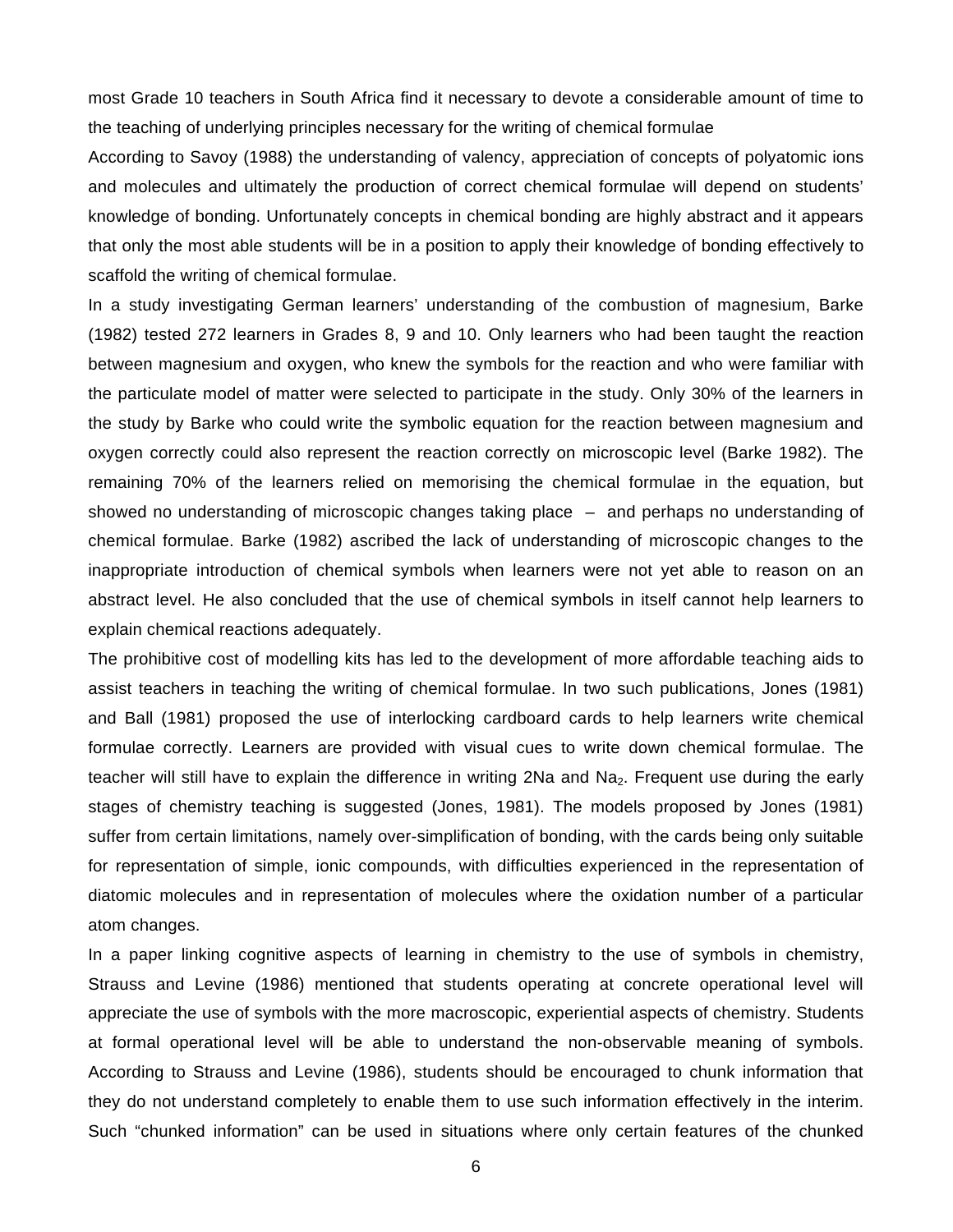information are of interest. Students can, for instance, chunk the name "nitrate" to a symbol "NO<sub>3</sub>" without necessarily understanding how the nitrogen and oxygen atoms are bonded together.

# 2.3 The use of language in chemistry, with particular reference to symbolic language and English Second Language learners.

The precision of language in chemistry is problematic (Bradley, Brand and Gerrans, 1987; Ver Beek and Louters, 1991, Herron, 1996) and if teachers for example use the terms atoms, molecules and ions indiscriminately misconceptions will, invariably, be the result. Difficulties in the learning of chemistry can be precipitated by a lack of chemistry language skills. (Ver Beek and Louters, 1991; Marais and Jordaan, 2000; Danili and Reid, 2004).

In their study investigating the ability of American students to solve problems in chemistry Ver Beek and Louters (1991) noticed a threshold response — students could solve problems of increasing difficulty until they had to work with one additional language item they did not understand. In single step problems the subjects in Ver Beek and Louters' study could solve 91% of common language problems and 82% of chemical language problems. In three-step common language problems the success rate was 86%, but in three-step chemical language problems the success rate dropped to 32%. The authors recommended the following to address problems in chemical language (Ver Beek and Louters, 1991):

- 1) Students' exposure to chemical language should be maximised.
- 2) Teachers should not assume that students are familiar with chemical terms and terms should be introduced carefully.

Herron (1996) indicated that one of the problems in the use of chemical language is that students do not reject incorrect or unacceptable chemical statements when they are processing chemical sentences superficially. Only if students understand the semantic meaning of chemical phrases and equations (in other words, if they clearly connect symbols to acceptable chemical practice) will they be able to reject unacceptable chemical statements or equations. The connections between symbolic representations and real-world knowledge of chemical processes are integrated for the expert and the expert relies on experience to interpret chemical symbols and equations meaningfully. The novice lacks the knowledge to assess his or her interpretation of chemical statements and the skill to understand and use chemical language will need to develop before the student has necessarily gained semantic knowledge.

Herron (1996) recommended the introduction of word games and word-attack skills during the teaching of chemistry. He also recommended that certain information should only be accessible by reading. Forcing learners to obtain information from reading would compel them to use chemical

7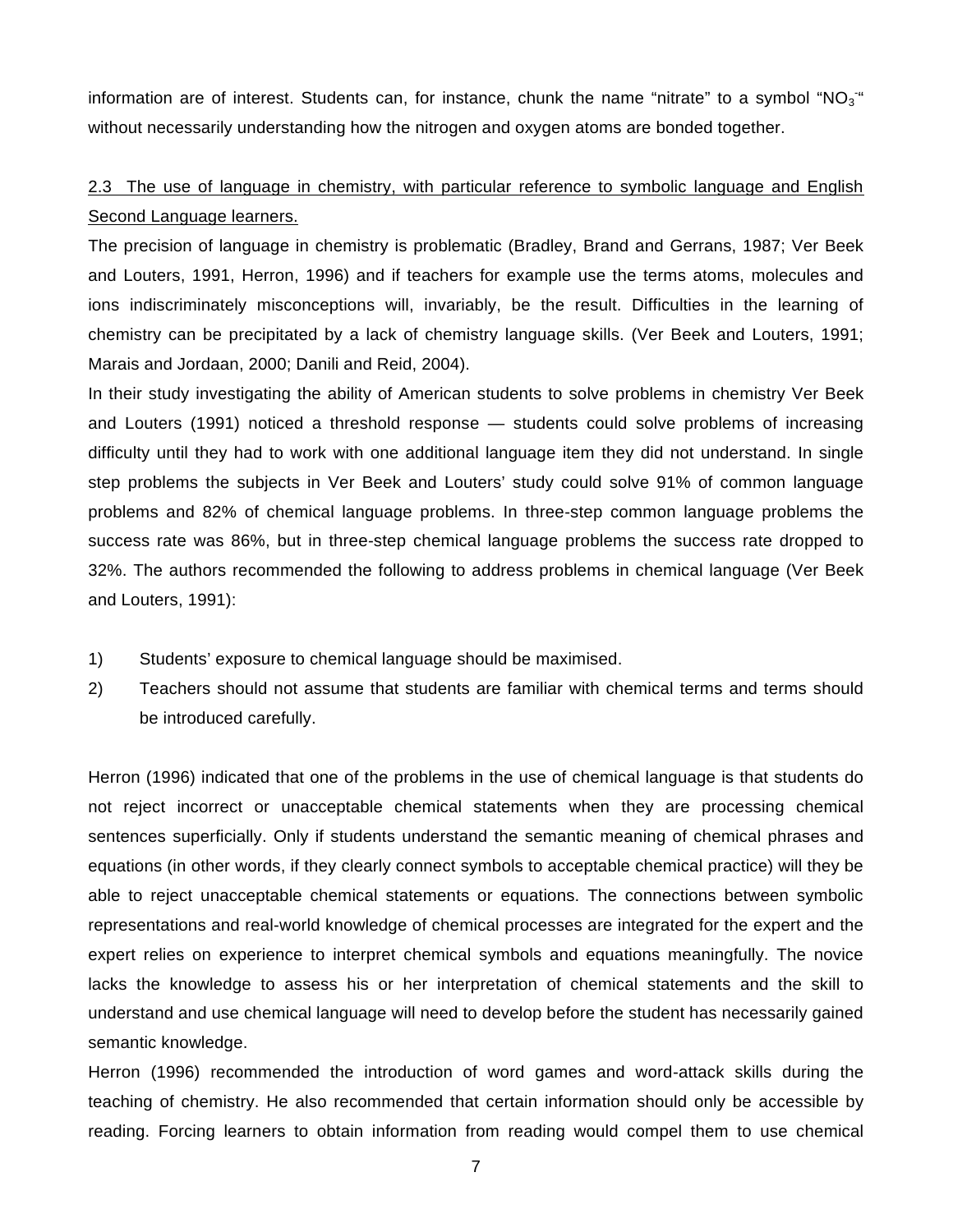language (Herron, 1996). On the basis of experience, students should know when minor changes in symbolic meaning produce major changes in semantic meaning (Herron, 1996).

In a South African context, Marais and Jordaan (2000) tested the performance of 136 university first year chemistry students on the meaning of words and symbols describing chemical equilibrium. The study distinguished between letter symbols (e.g. Na, Ca, etc), iconic symbols (e.g. [ ] for concentration in mol dm<sup>-3</sup>) and combinations of letter and iconic symbols (e.g. Na<sup>+</sup>). The authors identified the cognitive steps necessary to interpret a simple chemical equation at equilibrium. Marais and Jordaan (2000) found that students experienced greater problems in interpreting symbols than words correctly. Based on their findings, Marais and Jordaan (2000) recommended that:

- 1) Students' understanding of symbols should be tested by including meaning items in contentrelated tests,
- 2) Students' should be discouraged from regarding chemical symbols as merely short-hand notations which could be adapted to suit the individual user,
- 3) Students' should be provided with a glossary of symbols, and
- 4) Students should be given group or individual exercises to supply correct symbolic notation.

In a second publication with a South African perspective, Rollnick (2000) discussed the second language learning of science. Some of the disadvantages the bridging students in this study may have suffered during their formal schooling are discussed briefly in the paper by Rollnick. Teachers in formerly disadvantaged schools, particularly in rural areas, are sometimes poorly qualified in both their scientific content knowledge and their command of English. Textbooks written in English are often the only resources for these teachers, but they are unable to mediate the text owing to their own poor background in the use of English. Science texts often present greater challenges to understanding than the texts students use for language instruction. Some problems will also exist in the verbal component if the language of instruction is not the home language. According to Danili and Reid (2004), if students study chemistry in a language other than their mother tongue, difficulties experienced in chemical language could be linguistic, contextual or cultural in nature. Rollnick (2000) recommended that second language science students need the opportunity to practice science in the presence of more capable peers and they need to be introduced overtly to the language requirements of the particular discipline.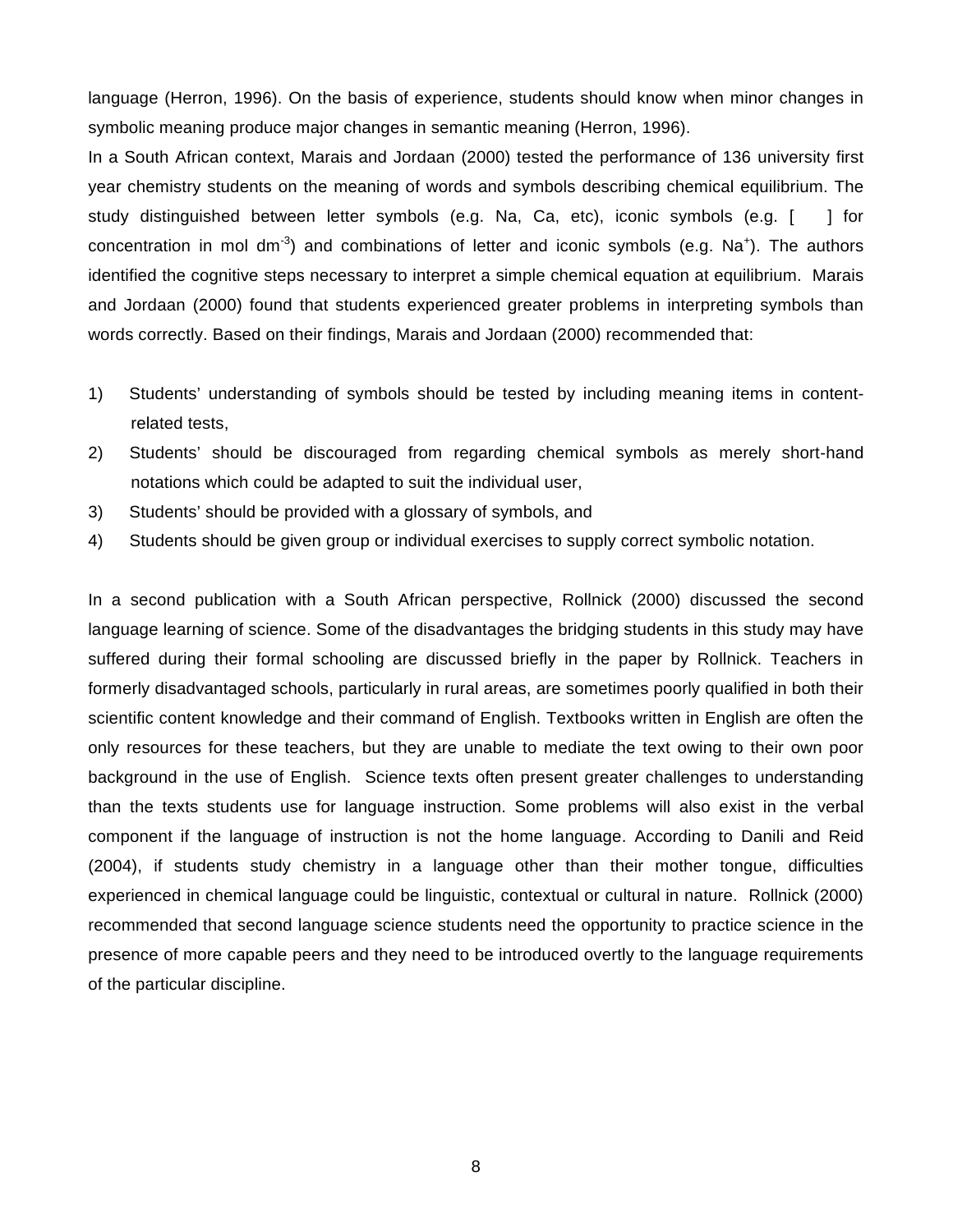# **3. DESIGN OF THE CHEMISTRY COURSE IN THE POST MATRIC PROGRAM**

The design of the chemistry course for the Post Matric Program was based on considerations from the theoretical background, suggestions from the course coordinator and experiences gained during teaching of Senior High School Physical Science. The design considered four aspects:

- i) Developing bridging students' cognitive skills in chemistry;
- ii) Addressing problems bridging students could be expected to experience in the writing of chemical formulae;
- iii) Encouraging development of chemistry language; and
- iv) Introducing bridging students to molecular modelling.

3.1 Design features of the chemistry course and intervention strategies aimed at a transition from concrete-operational to formal-operational reasoning.

# *3.1.1 Course notes*

In the course, the writing of chemical formulae was addressed formally in the second contact week during one session of two hours. The intervention was introduced after pre-testing. The Course notes included notes on arrangement of electrons in atoms, trends in electronegativity and basic rules for establishing the valency of simple atoms. Course notes were extended to include notes on the use of Stock Notation and a comprehensive list of polyatomic ions commonly used in the Senior High School Chemistry Curriculum. Subjects were given the opportunity to practise the writing of chemical formulae during the session.

# *3.1.2. Addressing microscopic and macroscopic aspects in chemistry*

To assist concrete-operational students who experience difficulty in visualising or conceptualising atoms and molecules, it is recommended in the literature that macroscopic properties are covered before an attempt is made to study microscopic properties (Beistel, 1975). In the present study, with its unique time constraints, this suggestion could be implemented to a limited extent. In the introductory week, for instance, some experiments were done and the microscopic properties the bridging students should have encountered in Grade 10 were reviewed.

# *3.1.3 Hands-on sessions and use of concrete materials*

In a survey conducted during the course introduction it was established that many of the bridging students had little or no prior experience of practical work in chemistry. The bridging students in the present case were therefore given ample time during hands-on sessions, as suggested by Chiapetta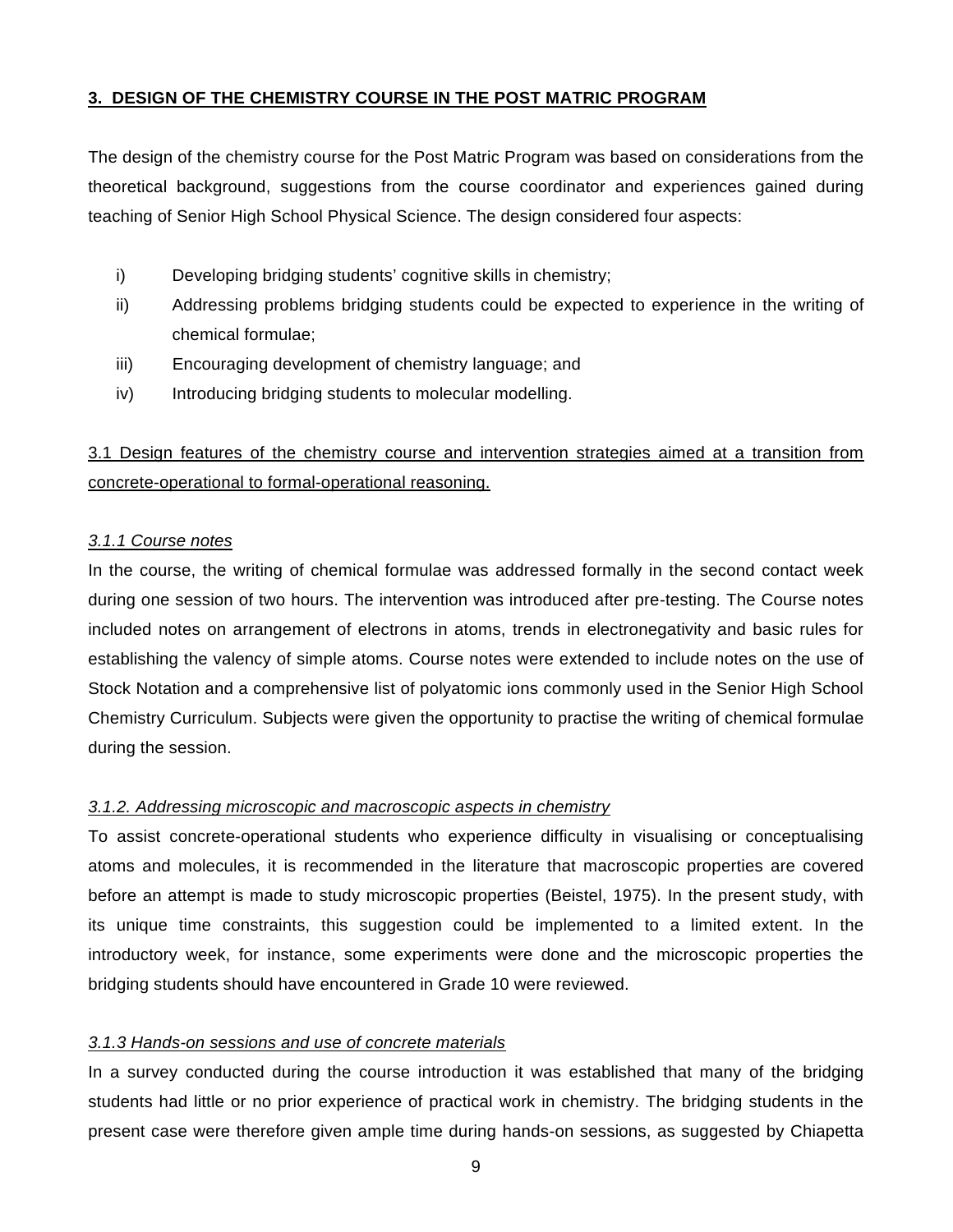(1976). These sessions were either experimental in nature, with students doing their own microchemistry experiments, or consisted of opportunities for the learners to use molecular modelling kits. At the end of the course, the students were requested to comment on the chemistry course. From their responses, it was very clear that they experienced these hands-on sessions as helpful.

It has been suggested that students should have free interaction with concrete materials (Ausubel, 1964; Lawson and Blake, 1976; Gabel and Sherwood, 1980; Madden and Jones, 2002). This was one of the reasons why the bridging students were each provided with a set of cards to use in the writing of chemical formulae (Jones, 1981) and molecular modelling kits (Molymod® Inorganic and Organic Modelling Kits for Students, manufactured by Spiring Ltd, UK) were made available regularly. Course material in Week 3 dealt with the shapes of a limited number of molecules and models were used extensively in this section. In Week 4, particular attention was given to the differences between sulfur in elemental sulfur, sulfur in sulfide, sulfur in sulfur dioxide and sulfur in sulfur trioxide. Models could be built to illustrate the different valencies associated with sulfur in different compounds. In Week 5, models were used to illustrate the differences between nitrogen oxide, NO, and nitrogen dioxide,  $NO<sub>2</sub>$ . Models of nitrogen and ammonia molecules were also constructed. Subjects were using the modelling kits extensively during the week dealing with Organic chemistry. Although the use of the modelling kits with organic chemistry might not contribute to any improvement in pen-and-paper decoding and encoding tests (which dealt only with inorganic compounds), it might contribute to better appreciation of the three-dimensional nature of molecules.

#### *3.1.4 Assessment and level of tasks*

Only two assessment tests dealt exclusively with rote-learning of chemical formulae. One of the items was administered on the second day of Week 7, the subjects being informed about it on the first day of that week. The test was marked and results were discussed with the subjects. Only a few subjects achieved a perfect score. The same test was written one day later and most subjects could now achieve a perfect score. A second test was administered on the last day of the same week. This test required subjects to distinguish between sulfide, sulfate and sulfite in one question and to match the correct chemical formula to chlorate, hypochlorite, chloride, perchlorate and chlorine. In assessment, incorrect spelling was noted and if it caused the meaning of a chemical sentence to be incorrect, no credit was given.

#### *3.1.5 Whole-class and small group teaching*

In accordance with a recommendation by Chandran, Treagust and Tobin (1987), the chemistry course was designed to provide both whole-class teaching situations and small-group teaching situations. Formal-operational students are expected to benefit from the former and concrete-operational students to benefit from the latter teaching methodology (Chandran, Treagust and Tobin, 1987).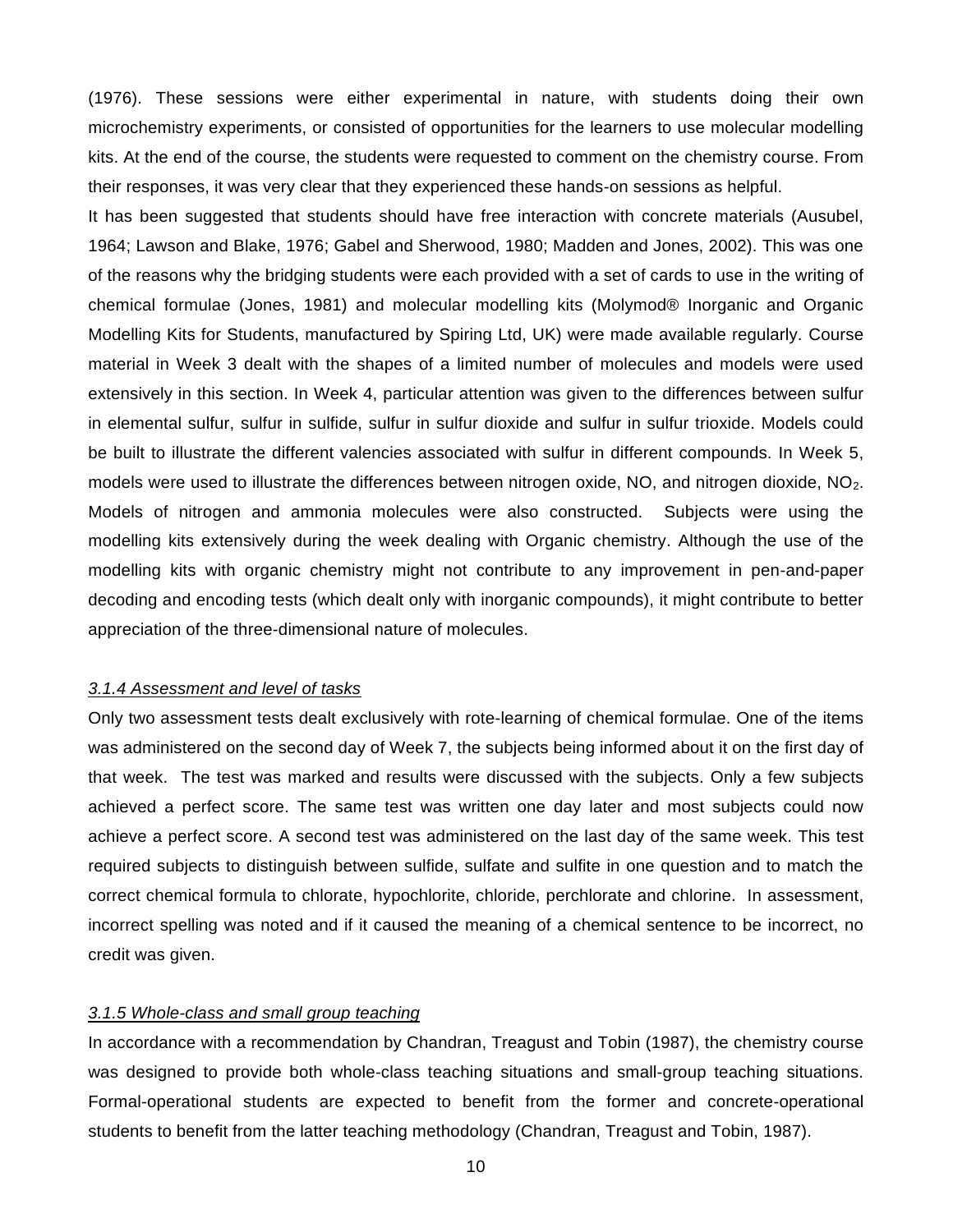# 3.2 Designing the chemistry course to address problems bridging students could experience in the writing of chemical formulae- strategies used to teach chemical formulae

The three-step teaching strategy proposed by Newbury (1964) was broadly followed in the present study. Subjects were firstly given an exercise on elementary particles (atoms or molecules of elements and molecules of compounds) as part of a general introduction during the first week of the course. In subsequent writing of chemical formulae, subjects were given the opportunity to use word equations in a limited number of cases and to illustrate the easier equations with models. Thirdly, the use of models to illustrate valency, as suggested by Newbury (1964), could be implemented with the modelling kit used in the present study (the Molymod® Students' Kit for Inorganic and Organic Chemistry, manufactured by Spiring Ltd., UK). The extensive practice in the writing of chemical formulae recommended by Newbury could be offered in the present study in a single two-hour session in the second week of the course. The existence of ions such as  $HCO_3$ ,  $SO_4^2$  and  $NH_4^+$  was also emphasised in the present study.

Alternative strategies were introduced to address difficulties bridging students experienced in the writing of chemical formulae. After careful consideration of the inherent limitations outlined earlier, it was decided to introduce the subjects in the present study to Jones cards (Jones, 1981) in a single session of thirty minutes in the second week of the chemistry course. Only simple ionic compounds were used. The limitations of the Jones cards were addressed during subsequent sessions of the course and subjects were also encouraged to use the three-dimensional modelling kit more extensively than the cards.

# 3.3 Designing the chemistry course to encourage development of chemistry language - chemistry for second language learners

Experience indicated that English second language speakers entering the Post Matric Program could have problems with words such as "produces", "decomposes" or "representations" in spite of previously writing and passing an English Second Language Senior Certificate Examination. The textbooks used in the science course in the Post Matric Program (Brink and Jones, 1996) have a general glossary included at the end of each volume and definitions of concepts at the end of each chapter. Bridging students in the present study could refer to both sections freely during teaching and learning, but not during testing. It was found that in some cases, the language used in the particular textbook glossaries was not accessible to students. In verbal instruction during the course, particular attention was paid to differentiating between words that could sound very similar if not articulated properly, for example chlorine and chloride and sulfate and sulfite. Emphasis was placed on accuracy in spelling.

11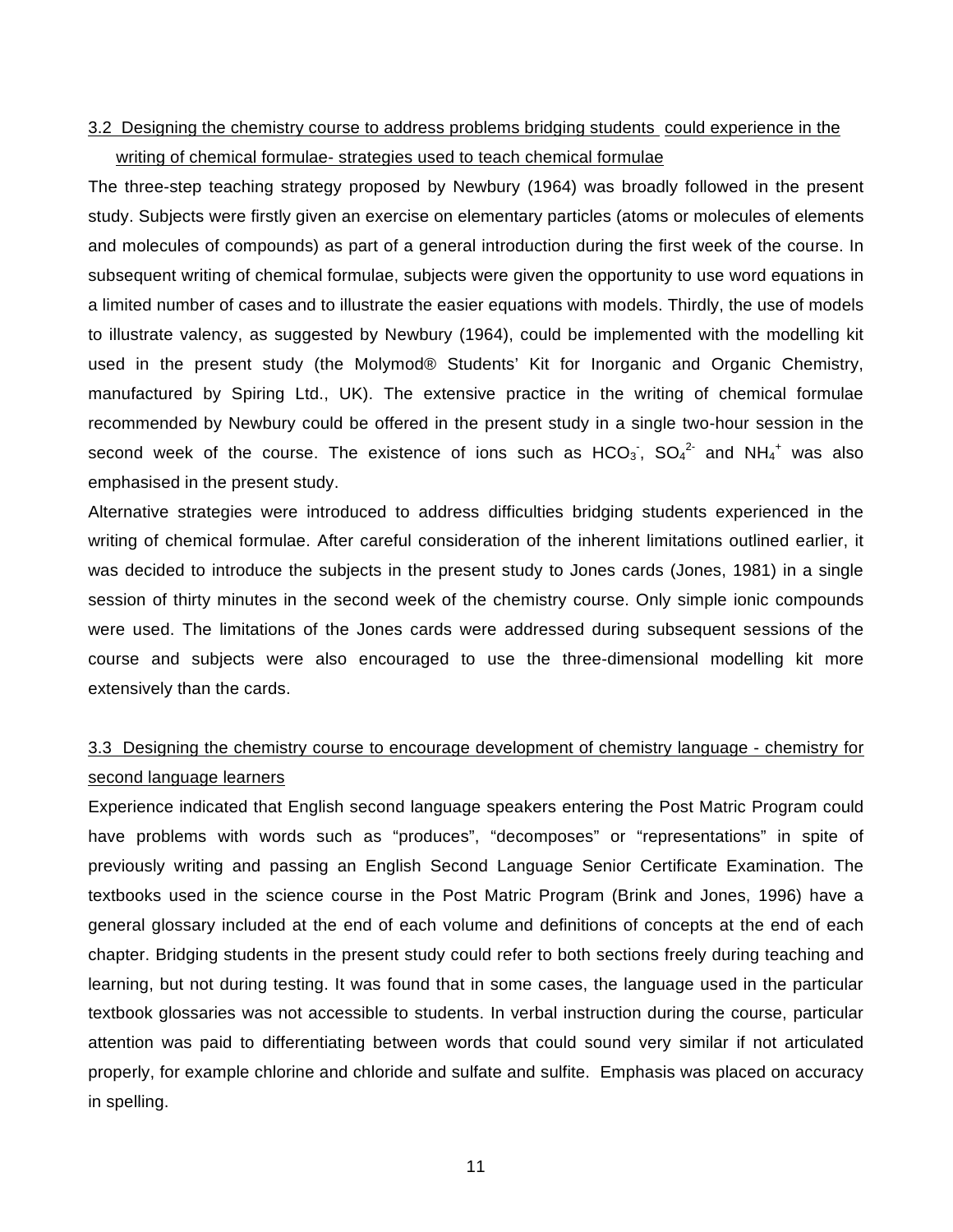## 3.4 Introducing bridging students to molecular modelling

In a survey designed to assess bridging students' prior experience of molecular modelling, one subject indicated that he/she had seen the use of molecular models demonstrated. 22 subjects indicated that they had no experience of molecular modelling. The use of molecular modelling was recommended by Gabel and Sherwood (1980) to improve students' performance in chemistry and to promote the transition from concrete-operational to formal-operational reasoning. In the present study, twodimensional representations of inorganic and organic molecules were related to three-dimensional models during teaching. Bridging students' modelling skills were assessed in the course, the findings of these investigations will be reported elsewhere.

## **4. TEST ITEMS AND ANALYSIS OF RESULTS**

### 4.1 Test items

The same test items were used for pre- and post-testing. The tests were in pen-and-paper format and subjects answered individually. Responses were collected immediately afterwards and not discussed with the subjects at any stage. Tests 1 - 3 were administered early in the morning at the beginning of the various Chemistry contact weeks, with the decoding test item being placed before the encoding test item.

#### *4.1.1 Test 1*

#### *Decoding*

In Decoding Test 1, subjects were given symbolic representations (correct chemical formulae) of a number of familiar compounds and were required to write the name of the chemical compound represented by the formula in words. The test contained five items: four compounds comprised of electropositive metal atoms and simple electronegative atoms or groups, namely FeS, CuO, LiBr and KOH, and one compound contained both an electropositive and electronegative polyatomic group  $(NH_4NO_3)$ . The test was in the form of a table, with the given chemical formulae in one column and corresponding spaces left in a second column. Subjects were only required to fill in the missing names represented by the chemical formulae. A trivial example was given at the start of the test. Subjects were also given a Periodic Table normally used during South African Senior Certificate Examinations. This version of the Periodic Table gives element symbols, atomic number, electronegativity and relative atomic mass, but no names or valencies of elements. Thus the Periodic Table subjects used in the study differed considerably from the approved IUPAC Periodic Table.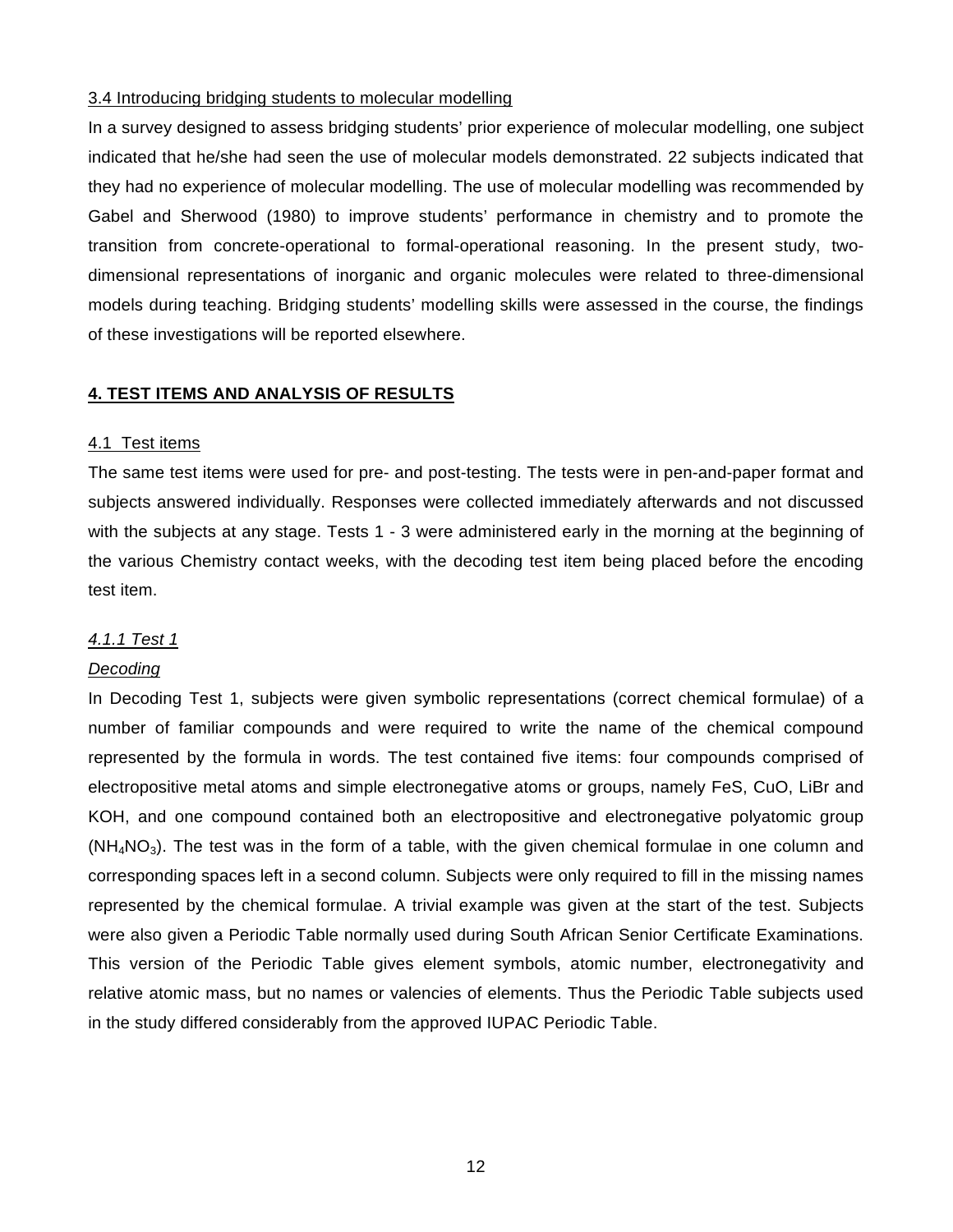## *Encoding*

In the first encoding test, subjects were given the names of familiar chemical compounds and were asked to write the chemical formulae in symbolic form. The test was again in the form of a table, with a trivial example given at the beginning. Subjects were required to complete the table by supplying the corresponding chemical formulae. In the first encoding test, only compounds the subjects should have encountered previously at school were used. Test items were selected to cover combination between the electropositive and electronegative portions of the molecules in ratios of 1:1 (sodium chloride), 1:2 (magnesium iodide), 1:2 (calcium hydroxide), 2:1 (potassium sulfide) and 1:3 (aluminium chloride).

#### *4.1.2 Test 2*

#### *Decoding*

In the second decoding test, subjects were given five balanced chemical equations in symbolic form and asked to write the equations in words. Five compounds, one from each equation, deemed similar in degree of difficulty and composition to those used in Test 1 were selected from the responses and analysed. Items analysed comprised KBr, AgNO<sub>3</sub>, NaOH, Na<sub>2</sub>SO<sub>4</sub> and KCIO<sub>3</sub>. A trivial example was given at the start of the test and spaces for subjects to write their responses were provided. Since the aim of the study was not to test subjects on their understanding of reaction stoichiometry, the example made no mention of the stoichiometric ratios of the reactants or the product and no aspects of referring to stoichiometric ratios in the chemical equations were analysed.

#### *Encoding*

After the second decoding pre-test, the subjects were given chemical equations written in words and were required to translate these into symbolic chemical equations. Although the symbolic equations should have been balanced, little emphasis was placed on the balancing by giving the subjects the instruction: "Write the following chemical equations by using chemical formulae" and using as example an equation in words which did not require any balancing when translated into a symbolic equation. Compounds in the chemical equations that were considered comparable to compounds used in the first encoding test were analysed, namely potassium hydroxide, ammonia, zinc chloride, calcium sulfate and nitrogen dioxide.

#### *4.1.3. Test 3*

#### *Decoding*

Since an aim of the pre-testing was to try and establish whether subjects were using the correct mental processes during decoding, and not relying on recalling either the names of compounds or the formulae from memory, the third test contained five items of compounds not usually encountered in the study of Senior High Physical Science. Information was therefore supplied to the subjects as part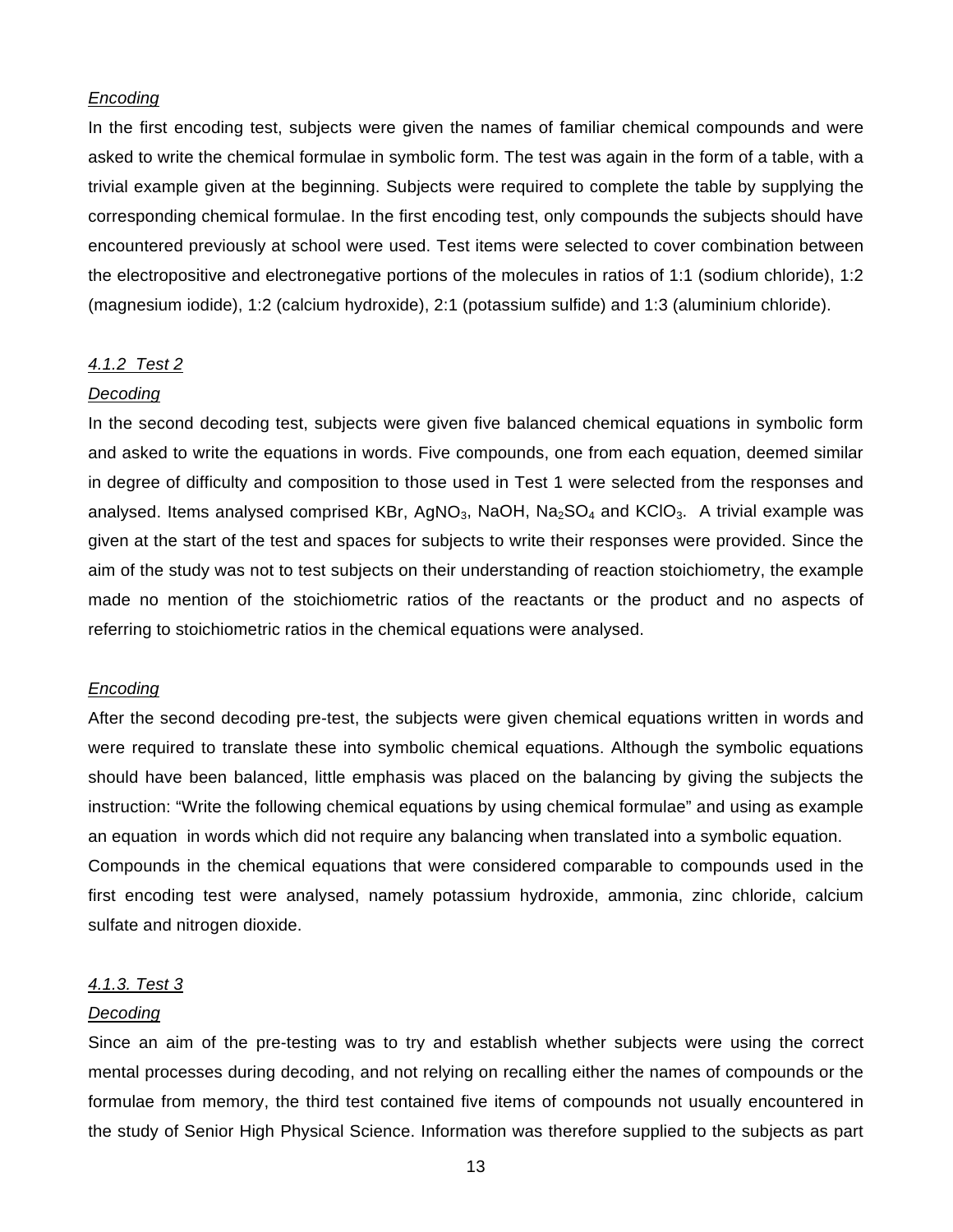of the test item. The information contained the names, symbols and valencies of the chemical species used in both Decoding Test 3 and Encoding Test 3. The compounds used in decoding included AgCNS (decoded to silver thiocyanate),  $Rb_2S_2O_6$  (decoded to rubidium dithionate), Sr(ClO<sub>4</sub>)<sub>2</sub> (decoded to strontium perchlorate),  $Co_2P_2O_7$  (decoded to cobalt pyrophosphate) and FeHPO<sub>4</sub> (decoded to iron hydrogenphosphate).

#### *Encoding*

Subjects were given the names of unfamiliar chemical compounds and were required to translate the names to symbolic formulae. Additional information on the formulae, names and valencies of chemical species was given. The compounds used in encoding included gallium selenide (encoded to  $Ga_2Se_3$ ), uranyl sulfate (encoded to UO<sub>2</sub>SO<sub>4</sub>), ferric oxalate (encoded to Fe<sub>2</sub>(C<sub>2</sub>O<sub>4</sub>)<sub>3</sub>), tin(IV) cyanide (encoded to  $Sn(CN)<sub>4</sub>$  and tantalum pentoxide (encoded to  $Ta<sub>2</sub>O<sub>5</sub>$ ).

#### 4.2 Analysis of data

## *4.2.1 Analysis of decoding data*

## Coding of decoding data, Decoding Tests  $1 - 3$ .

Responses obtained in Decoding Tests 1 – 3 were coded as follows for both pre- and post-tests:

Type 1: the name of the compound was written entirely correctly.

- Type 2: the electropositive portion of the compound was decoded correctly, but the electronegative portion of the compound was decoded incorrectly.
- Type 3: the electropositive portion of the compound was decoded incorrectly, but the electronegative portion was decoded correctly.
- Type 4: decoding of the chemical formula was incorrect for both electropositive and electronegative portions of the compound.
- Type 5: no answer was attempted or subjects indicated that they didn't know or couldn't recall the correct response.

Responses for each individual subject were first coded using the proposed coding scheme. Thereafter the data were entered on a spreadsheet, assigning a numerical value of 1 to the type of answer for each test item. For each subject, the spreadsheet allowed calculation of the total number of Type 1 answers, the total number of Type 2 answers, etc. for all five test items. The number of Type 1, 2, 3, 4 and 5 responses obtained from all subjects could be expressed as a percentage of the total number of responses in a particular decoding test.

Responses were awarded marks as follows: Type 1 responses: 2 marks; Types 2 and 3 responses: 1 mark each and Type 4 and 5 responses: 0 marks. The maximum score a subject could therefore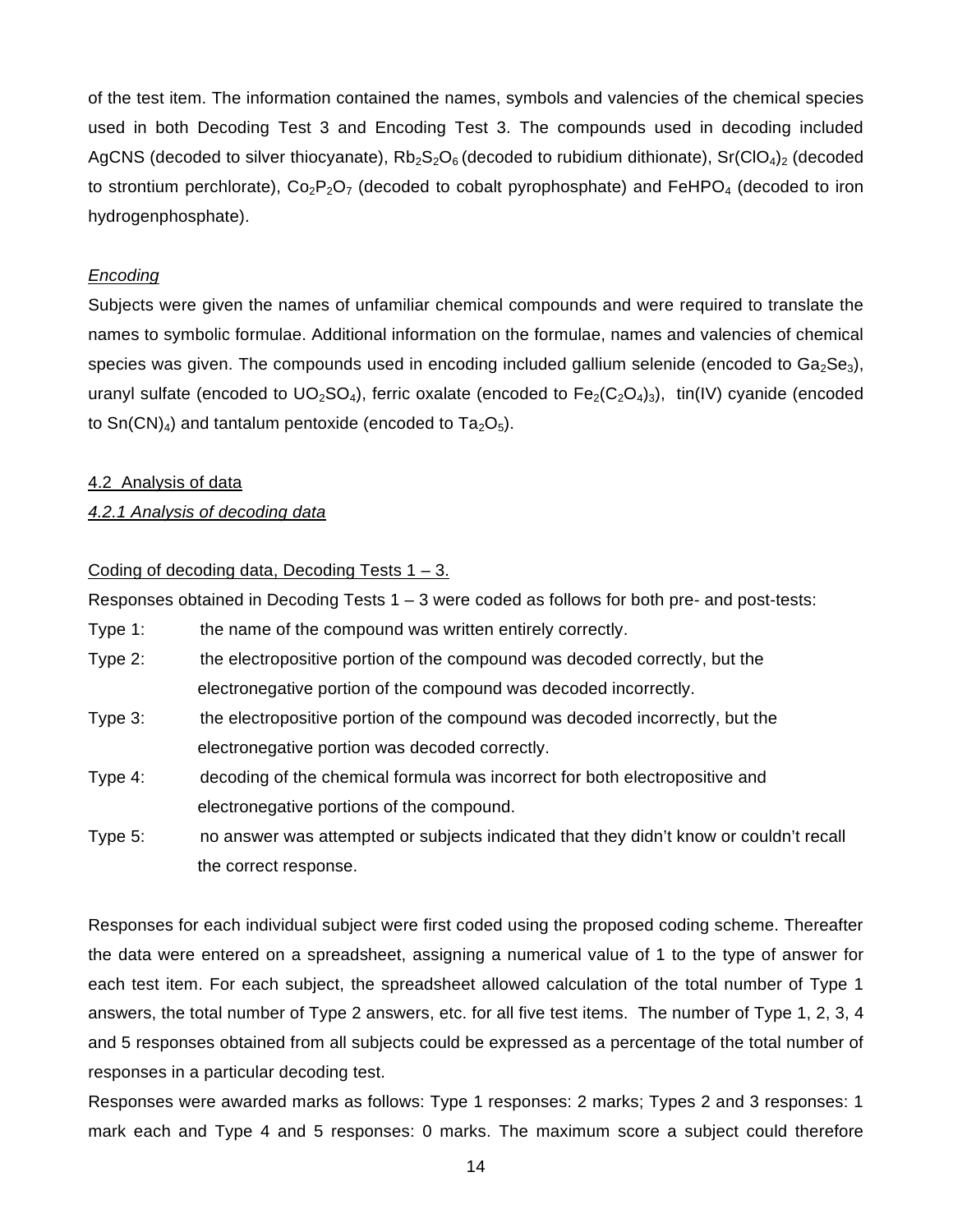obtain in a single decoding test would be 10 if all five test items led to a Type 1 answer. If totals from all the decoding pre-tests were added, the maximum possible score for a subject would be 30. A similar maximum score for decoding in post-tests would also be 30.

A Facility Index was calculated for each item using the total number of Type 1 responses recorded for the particular item (Savoy, 1988).

### *4.2.2 Analysis of encoding data*

#### Coding of encoding data, Encoding Tests 1 - 3

Responses obtained in Encoding Tests 1 – 3 were coded as follows for both pre- and post-tests:

- Type A: all the chemical symbols are correct, and the molecular formula is correct with respect to the combination ratio between atoms or groups, for example NaCl for sodium chloride.
- Type B: all the chemical symbols are correct, but the molecular formula is incorrect with respect to the combination ratio between atoms/groups, for instance  $NaCl<sub>2</sub>$  for sodium chloride.
- Type C: one or both of the chemical symbols are incorrect, but the molecular formula is correct with respect to the combination ratio between atoms/groups, SCl for sodium chloride, for example.
- Type D: one or both of the chemical symbols are incorrect and the molecular formula is incorrect with respect to the combination ratio between atoms/groups, for instance  $SCI<sub>2</sub>$  for sodium chloride.
- Type E: the molecular formula was not attempted, the subject "did not know" or "did not remember" the answer.

Responses for each individual subject were first coded using the proposed coding scheme. Thereafter the data were entered on a spreadsheet, assigning a numerical value of 1 to the type of answer for each test item. For each subject, the spreadsheet allowed calculation of the total number of Type A answers, the total number of Type B answers and so on for all five test items. The number of Type A, B, C, D and E responses obtained from all subjects could be expressed as a percentage of the total number of responses in a particular encoding test.

Type A answers were awarded 2 marks, Type B and C answers 1 mark each and Type D and E answers 0 marks. The maximum score a subject could therefore obtain in a single encoding test would be 10, if all five test items led to a Type A answer. If totals from all the encoding pre-tests are added, the maximum possible score for a subject would be 30. The maximum score for encoding in post-tests would also be 30.

15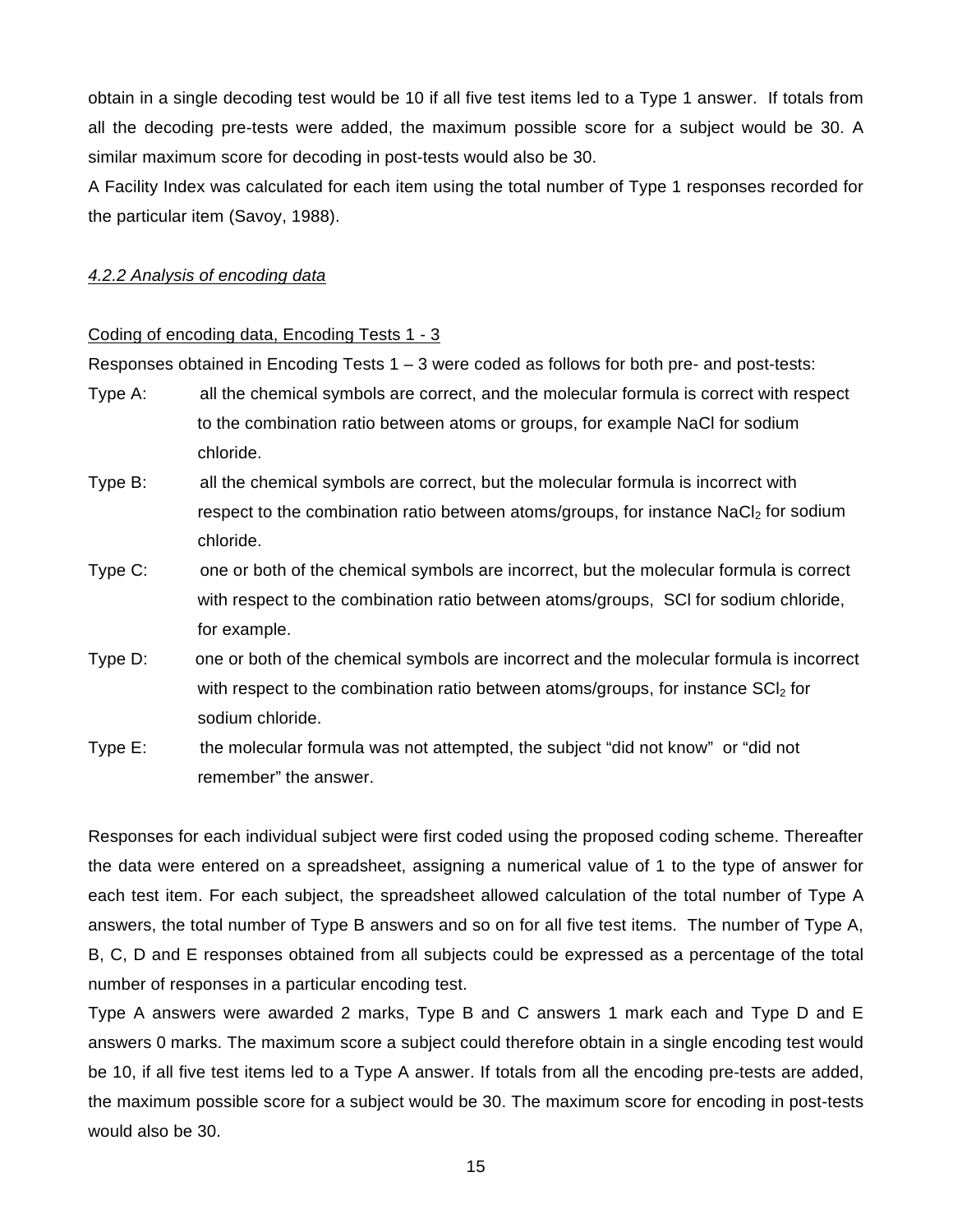A Facility Index was calculated for each item using the total number of Type A responses recorded for the particular item (Savoy, 1988).

## *4.2.3. Comparison of Pre- and Post-test performances*

Paired, two-tailed t-tests were conducted to establish whether decoding pre-test scores for individual subjects differed significantly from their post-test scores. If the two-tailed, paired t-tests indicated that differences were significant, one-tailed, paired t-tests were conducted to establish whether the differences were due to improvement (Lemmer, 2006). Similar t-tests were conducted for encoding.

# Using Hake's Fraction of Possible Gain to quantify improvement in performances between pre- and post-testing

## Quantifying general trends in results

In order to quantify improvement between pre- and post-testing, an average Hake's Fraction of Possible Gain for each decoding or encoding test can be calculated as follows (Redish, Saul and Steinberg, 1997; Joyner and Larkin, 2002):

 $h =$  (actual gain)/ maximum possible gain)

\n
$$
= \frac{(\text{average post score}, \% - \text{average pre score}, \%)}{(100 - \text{average pre-score}, \%)}
$$
\n

For decoding the formula would become:

$$
h = \frac{96 \text{ of Type 1 answers in Post-test} - 96 \text{ of Type 1 answers in Pre-test}}{(100 - 96 \text{ of Type 1 answers in pre-test})}
$$

For encoding the formula would become:

$$
h = \frac{96 \text{ of Type A answers in Post-test} - 96 \text{ Type A answers in Pre-test}}{(100 - 96 \text{ of Type A answers in pre-test})}
$$

This statistical tool shows improvement based on pre-test performance, so even if the percentage of correct answers in two pre-tests differed, an equally high Hake's Fraction can be calculated for both tests, depending on the post-test scores. A high average Hake's Fraction of Possible Gain indicates that scores improved considerably between pre- and post-testing in the particular test. An average Hake's Fraction of Possible Gain equal to 1.00 implies that performance between pre- and post-testing improved as much as possible. A negative average Hake's Fraction of Possible Gain indicates that performance in post-testing was inferior to performance in pre-testing. The proposed equation to calculate Hake's Fractions of Possible Gain cannot be used if the pre-test score was 100%.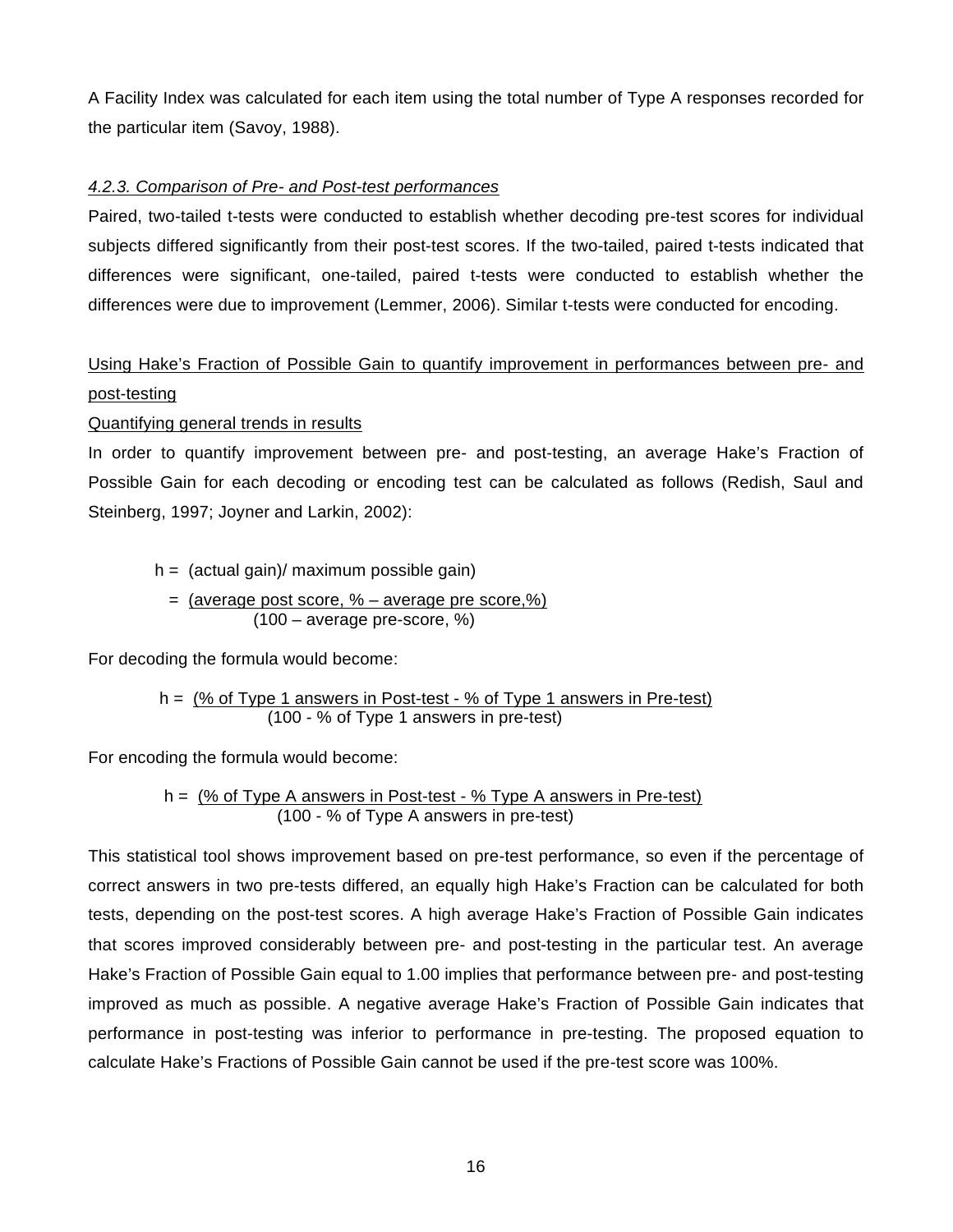## Quantifying improvement between pre- and post-testing for individual subjects

The total pre-test and post-test scores for individual subjects in decoding (or encoding) could also be used to calculate the Hake's Fraction of Possible Gain for each subject for either decoding or encoding. These figures are potentially useful, since they would indicate whether subjects' performances in decoding and encoding improved to the same extent.

# **5. RESULTS AND DISCUSSION**

#### 5.1 Decoding results

The results obtained in Decoding Pre-tests 1, 2 and 3 are given in Figure 1.

The results obtained in Decoding Pre-tests 1, 2 and 3 indicate that subjects could decode symbolic chemical formulae to names of compounds with a reasonable level of competency, with percentages of Type 1 answers of 76.0%, 63.2% and 78.2% obtained for Decoding Pre-tests 1, 2 and 3 respectively. Only Type 2 answers, in which the electronegative portions of molecules were decoded incorrectly, were significant. Very low percentages of Type 3, 4 and 5 responses were recorded.

## Figure 1 Comparison of results obtained in Decoding Pre-tests 1, 2 and 3



The results obtained in Decoding Post-tests 1, 2 and 3 are given in Figure 2.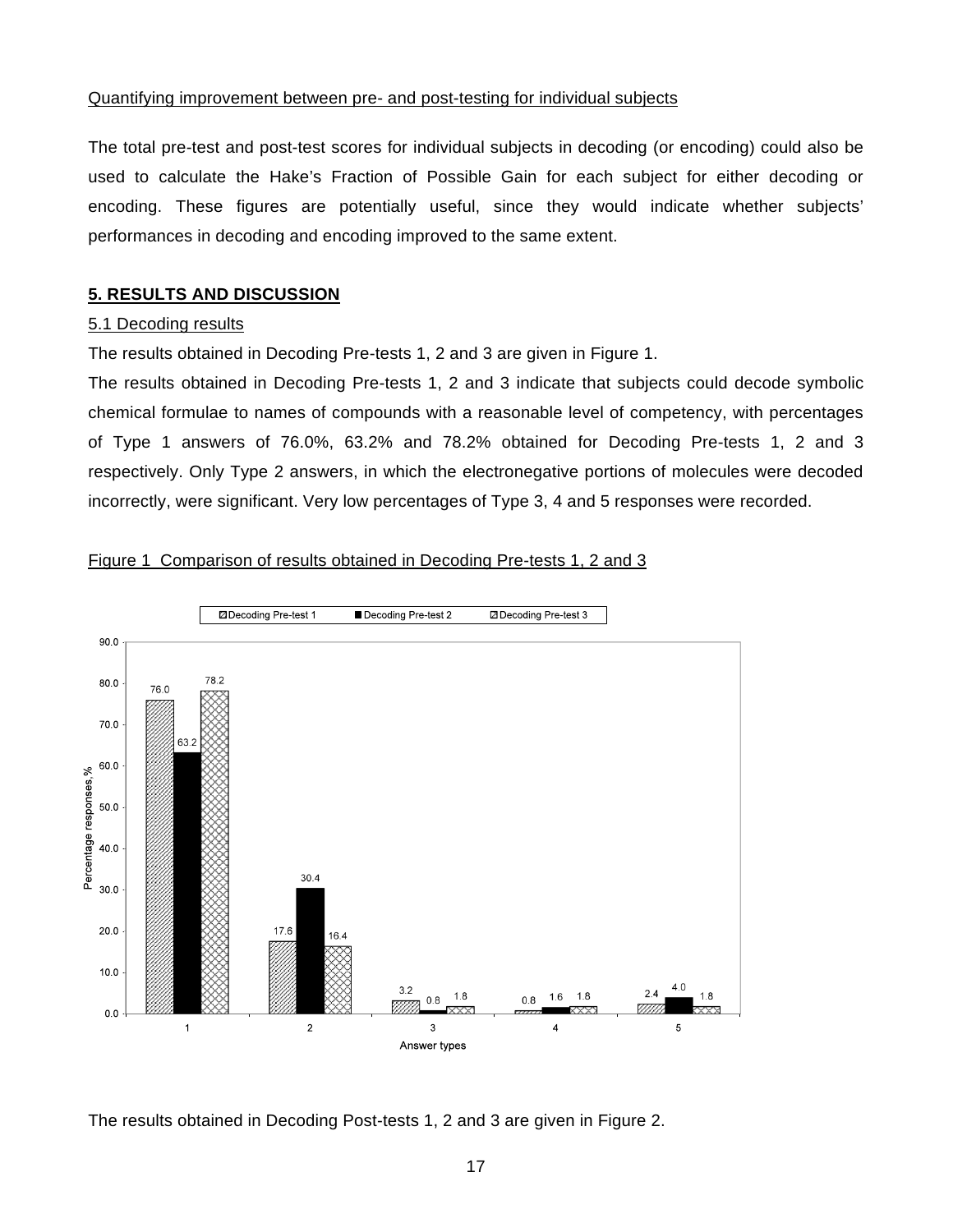

Figure 2 Comparison of results obtained in Decoding Post-tests1, 2 and 3

Subjects could improve their decoding skills during the course to the extent that the percentage correct responses (Type 1 answers) increased for all three tests. The number of Type 2 answers (correct decoding of the electropositive portion, but incorrect decoding of the electronegative portion) decreased during post-testing.

# 5.2 Comparison of Pre- and Post-test Decoding results

When the graphs depicting the results for the three decoding pre-tests in Figure 1 are compared to the graphs for the three decoding post-tests in Figure 2, it can be seen that there were improvements in all three tests. An average Hake's Fraction of Possible Gain for each decoding test can be calculated as outlined above. The results are summarized in Table 1.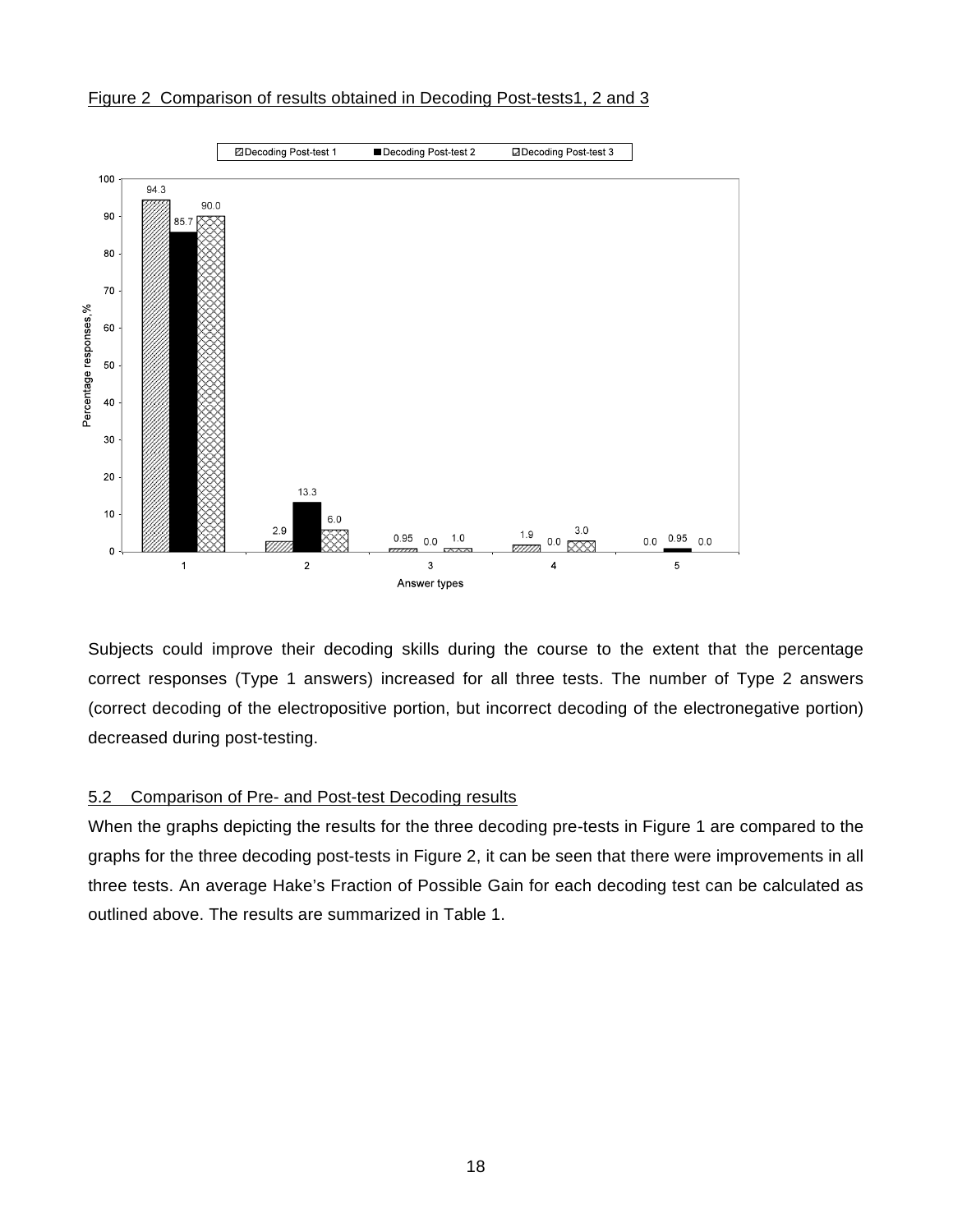| Decoding test<br>Number | Average Hake's<br><b>Fraction of Possible</b><br>Gain |
|-------------------------|-------------------------------------------------------|
|                         | 0.76                                                  |
| 2                       | 0.61                                                  |
| з                       | 0.54                                                  |

### Table 1 Average Hake's Fractions of Possible Gain for Decoding Tests 1, 2 and 3

The average Hake's Fractions of Possible Gain calculated for improvement in decoding in the present study are pleasing when compared to values of 0.23 and 0.48 obtained in studies investigating students' improvement in Physics (Redish, Saul and Steinberg, 1997; Joyner and Larkin, 2002). The results of Decoding Test 3, a test which entailed the decoding of unfamiliar chemical formulae to the names of the compounds, showed the least possible gain. This is also the test that would rely the least on recall, since these compounds were never used in the period between pre- and post-testing. It would be reasonable to assume that the average Hake's Fraction of 0.54 is indicative of an improvement in the decoding ability of the subjects if recall plays very little part. In both Decoding Tests 1 and 2 some effects of recall could have played a role, leading to higher average Hake's Fractions. The test items used in Decoding Test 1 comprised items often referred to during the chemistry course. The test items used in Decoding Test 2 consisted of balanced symbolic chemical equations. Subjects would have used four of these equations during the chemistry course. In the fifth test item the particular equation did not form part of the curriculum.

A two-tailed, paired t-test indicated that the differences between decoding pre- and post-test results were significant ( $p = 0.000357$ ). A subsequent one-tailed, paired t-test indicated that the difference between pre- and post-test results could be ascribed to improvement in decoding  $(p = 0.000178)$ .

#### 5.3 Encoding results

The results obtained in Encoding Pre-tests 1, 2 and 3 are given in Figure 3.

These results clearly show that subjects found encoding considerably more difficult than decoding. The percentage correct answers amounted to only 36.0%, 64.0% and 39.1% for Encoding Pre-tests 1, 2 and 3 respectively. Most of the errors could be ascribed to Type B answers in which the symbols were encoded correctly, but the ratio in which atoms/groups were combined in the formula were incorrect.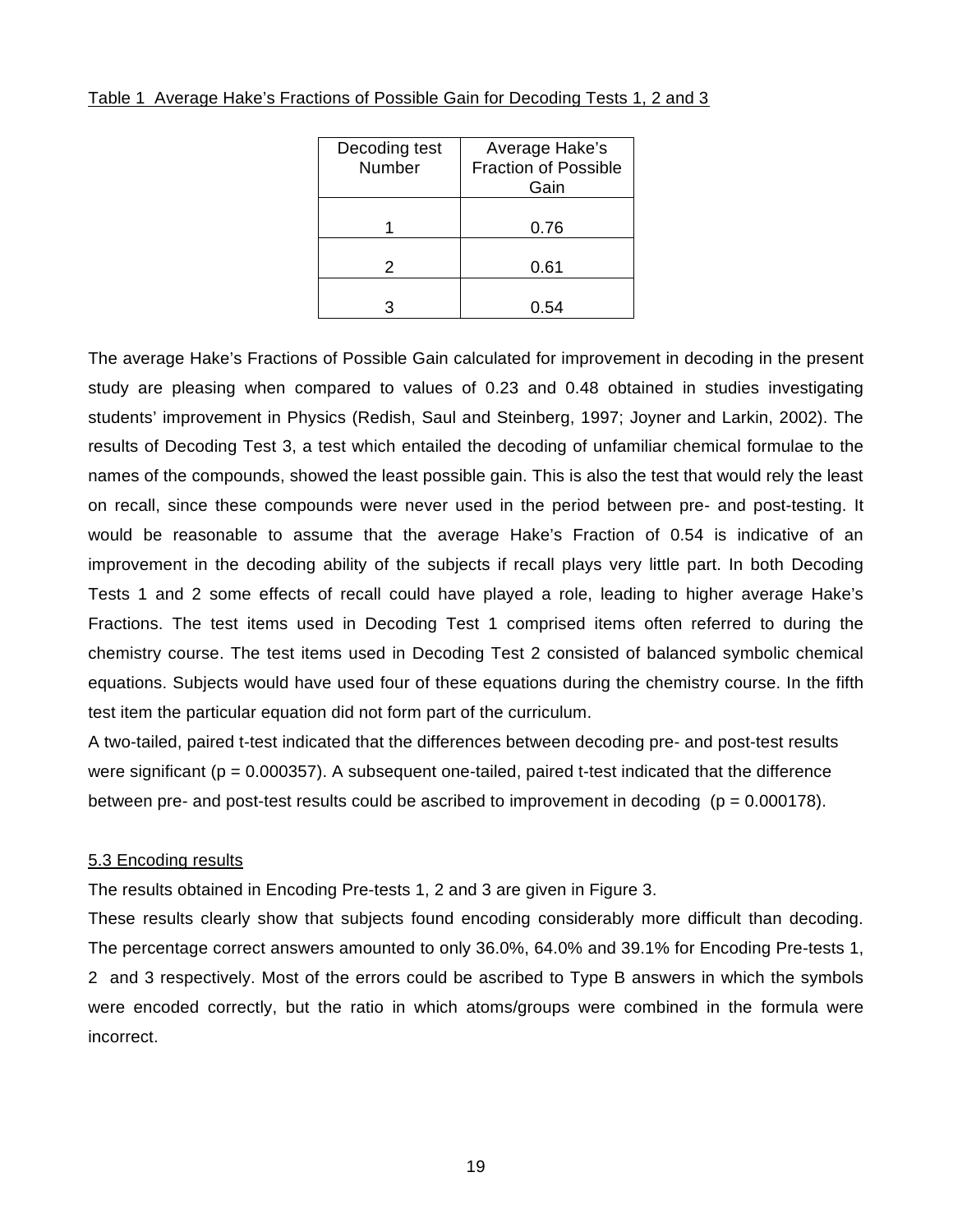

Figure 3. Comparison of results obtained in Encoding Pre-tests 1, 2 and 3

The results obtained in Encoding Post-tests 1, 2 and 3 are given in Figure 4. The number of correct responses increased significantly in the Encoding Post-tests and the number of Type B answers decreased.

Twenty four of the errors recorded in Encoding Post-test 1 led to Type B answers in which the correct chemical symbols were used, but the ratio in which the atoms or groups of atoms in the compound were combined was incorrect. Instances of subjects' assuming a 1:1 combination ratio predominated and were recorded a total of eighteen times.

# 5.4 Comparison of Pre- and Post-test Encoding results

Upon comparing the graphs depicting the results for the three pre-tests to the graphs for the three post-tests, it can be noted that improvements occurred in all tests.

An average Hake's Fraction of Possible Gain for each encoding test can be calculated, using the equation proposed before.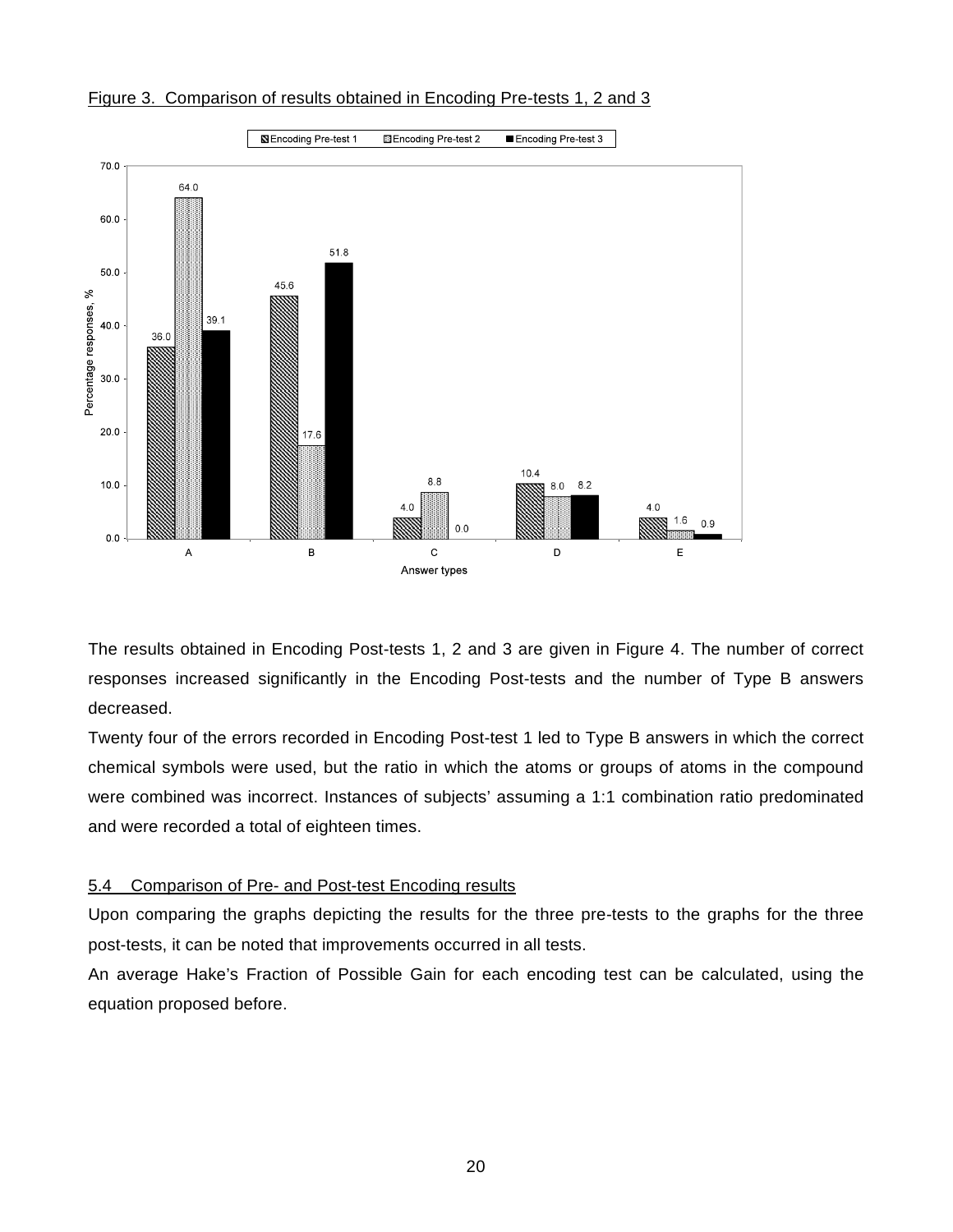

Figure 4 Comparison of results obtained in Encoding Post-tests 1 , 2 and 3

Table 2 Average Hake's Fractions of Possible Gain for Encoding

| Encoding test | <b>Average Hake's Fraction</b> |  |
|---------------|--------------------------------|--|
| Number        | of Possible Gain               |  |
|               | 0.54                           |  |
| 2             | 0.68                           |  |
| з             | 0.44                           |  |

 The results of Encoding Test 3, the encoding from the names of unfamiliar compounds to the chemical formulae, showed the least possible gain. This is however the test that would rely the least on recall, since these compounds were never used in the period between pre-testing and post-testing. It would therefore be reasonable to assume that the average Hake's Fraction of 0.44 is indicative of an improvement in the encoding ability of the subjects. In both Encoding Tests 1 and 2 some effects of recall could also have played a role in achieving the higher average Hake's Fractions (a similar observation was made for decoding). The test items used in Encoding Test 1 consisted of items often referred to during the chemistry course. The test items used in Encoding Test 2 consisted of balanced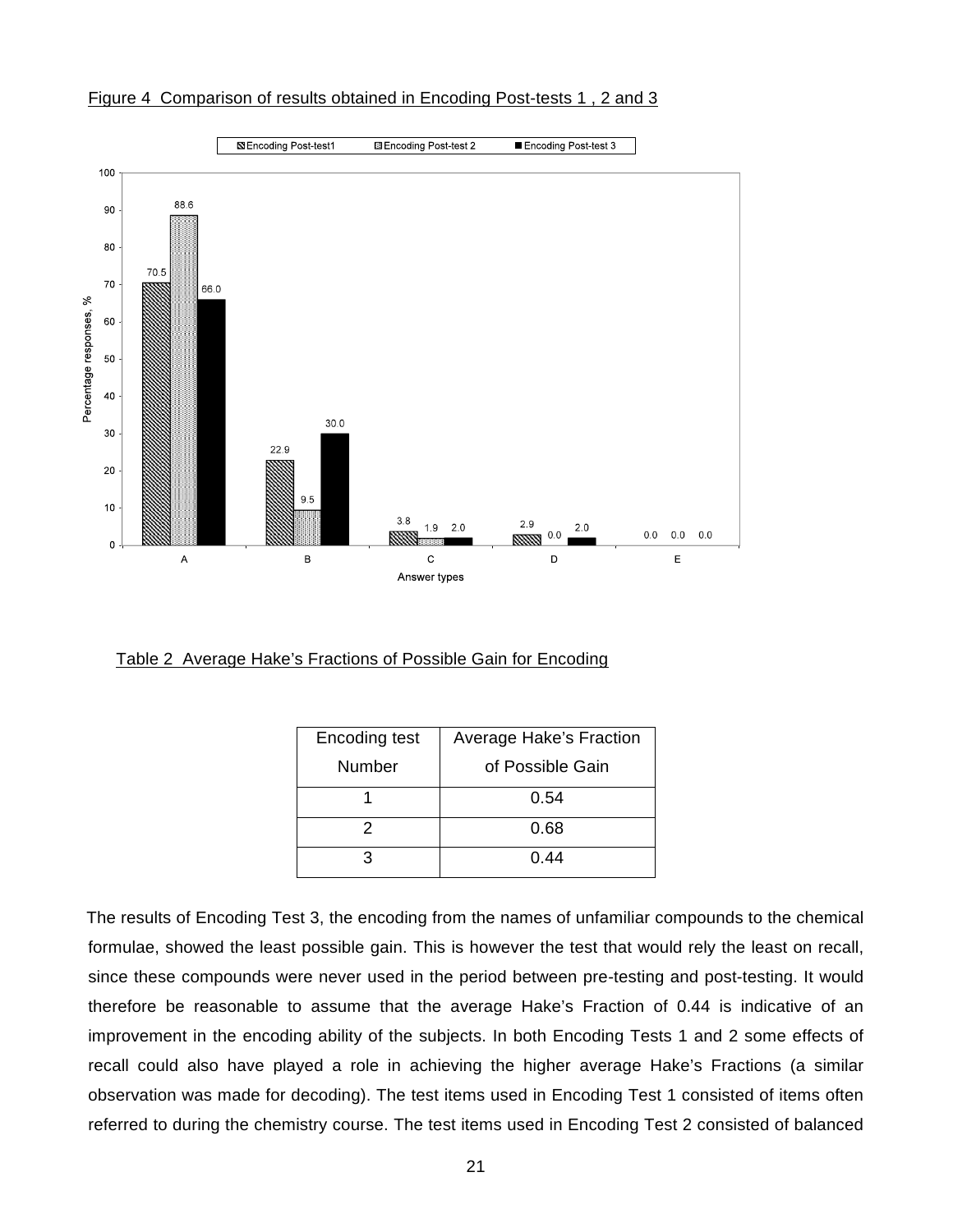symbolic chemical equations. Subjects would have used all five of these equations during the chemistry course and it is possible that both the effects of recall and the context in which encoding had to be done contributed to the high average Hake's Fraction of Possible Gain.

 A two-tailed, paired t-test indicated that the differences in encoding pre- and post-test scores were significant at all levels (p = 2.1 x 10<sup>-6</sup>). A subsequent one-tailed, paired t-test indicated that the differences in encoding test scores were due to improvement ( $p = 1.04 \times 10^{-6}$ ).

 The results obtained in the study allowed the calculation of a Hake's Fraction of Possible Gain in decoding and encoding for each individual subject. Calculation of a Spearman's Rank Correlation Coefficient indicated that there was no significant correlation between individual subjects' improvement in decoding and encoding,  $R = 0.00559$ ,  $p = 0.82$  (Lemmer, 2006).

### 5.5 The significance of results obtained in Decoding and Encoding Test 3

It is remarkable that Test 3 parallels Test 1 and 2 in both decoding and encoding. The percentage correct answers in Test 3 is very similar to the percentage correct answers obtained in Test 1, and the principal errors recorded in decoding comprise Type 2 answers in Test 1 and 3, and Type B errors in encoding. Since all the required information was given in Test 3, the result is recall-free. The results in Decoding Test 3 clearly indicate that the recognition of polyatomic groups in a formula is problematic.

Writing the polyatomic group in a bracket (required for strontium perchlorate), did not appear to lessen the problem – the decoding of  $Sr(ClO<sub>4</sub>)<sub>2</sub>$  did not improve as much as the decoding of FeHPO<sub>4</sub> (Steenberg, 2006).

From Encoding Test 3 it is apparent that deriving stoichiometric ratios from valencies is problematic. This is not particularly surprising, but it is disappointing that 30% of the subjects still failed this task on post-testing. The results suggest that strategies designed to address this issue were not very effective.

### **6. CONCLUSIONS AND RECOMMENDATIONS FOR FUTURE RESEARCH**

In conclusion, it should be considered whether the overall aims of the Post Matric Course were achieved and the extent to which the present study was successful in answering the research questions. Some recommendations for future research and strategies to develop students' decoding and encoding skills will be proposed.

It should be noted that the sample used in the present study was a convenience sample comprising less than thirty subjects. In addition, the sample was located in a particular South African geographical and cultural setting. Results discussed below would refer to the present sample and generalizations to other populations should be tentative.

22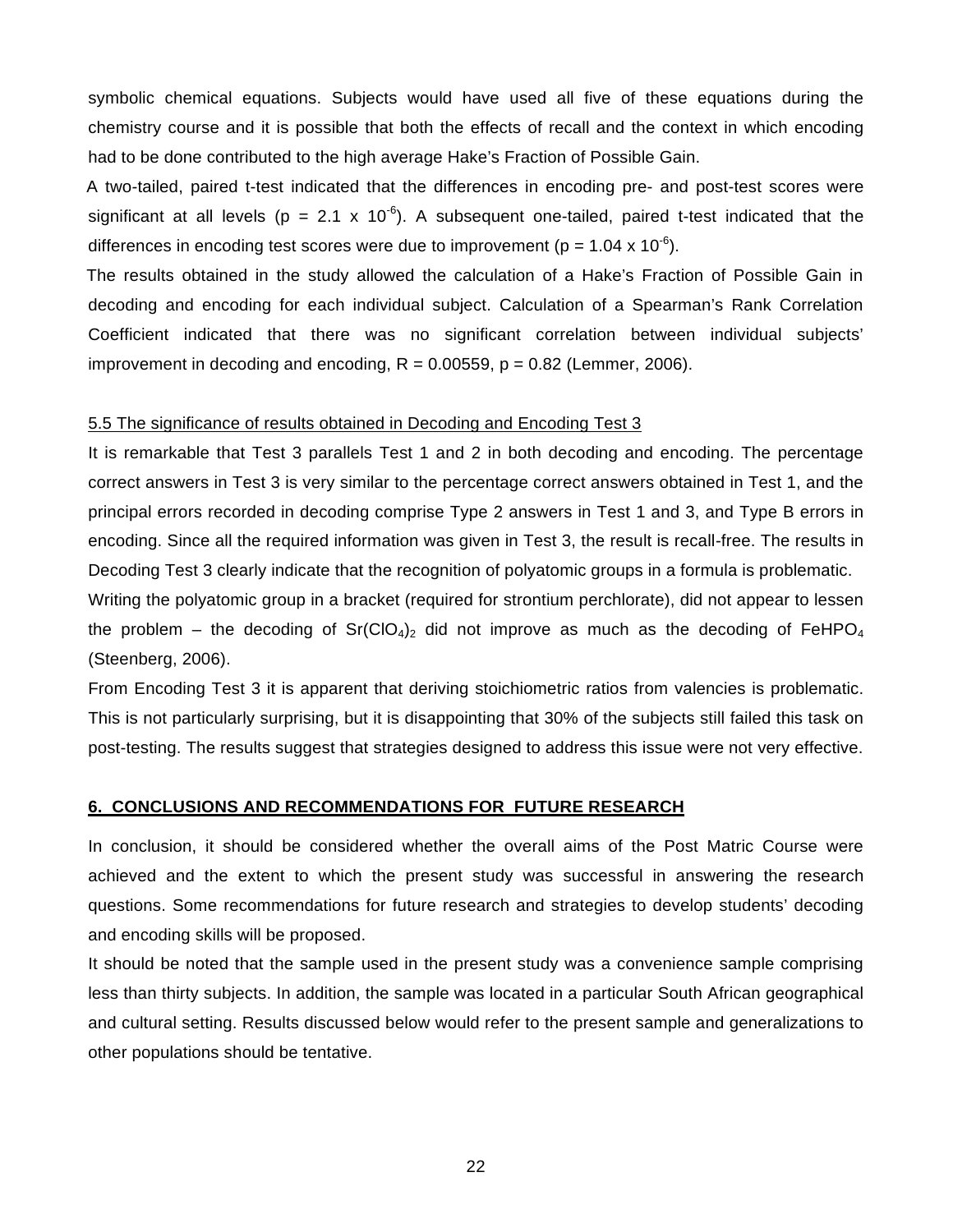# 6.1 Research question 1: How did decoding and encoding skills of bridging students compare at the start of the course?

Results obtained in decoding pre-tests showed that bridging students in the Post Matric Program had moderate to fair skills in decoding at the start of the course. In Decoding Pre-tests 1, 2 and 3, correct answers amounted to 76.0%, 63.2% and 78.2% of the total number of responses respectively. Bridging students could therefore translate symbolic chemical formulae into names with some success. The results clearly show that Type 2 answers, or responses in which the electropositive atoms in compounds could be named correctly, but electronegative atoms were named incorrectly were the most common incorrect answers. Levels of Type 2 answers amounting to 17.6%, 30.4% and 16.4% of the total number of responses were obtained in Decoding Pre-tests 1, 2 and 3 respectively.

Results obtained in Encoding Pre-tests indicated that bridging students did not have the same level of encoding competence at the start of the course. In Encoding Pre-tests 1, 2 and 3, correct answers amounted to 36.0%, 64.0% and 39.1% of the total number of responses respectively. Type B responses, in which the correct chemical symbols were used but the ratio in which the atoms/groups were combined incorrectly in the compounds accounted for most of the errors. Type B answers amounting to 45.6%, 17.6% and 51.8% of the total number of responses were obtained in Encoding Pre-tests 1, 2 and 3 respectively.

One can therefore conclude that bridging students had better skills in decoding than encoding at the start of the Course. As these students had recently completed their high school curriculum, one may also conclude that this reflects the relative success in the teaching and learning of decoding and encoding in that curriculum.

# 6.2 Research question 2: Can decoding and encoding skills of bridging students be improved within the framework of a bridging course and curriculum-related activities?

Decoding skills of bridging students in the Post Matric Program did, on average, improve in all three decoding tests. Average Hake's Fractions of Possible Gain of 0.76, 0.61 and 0.54 were obtained for Decoding Tests 1, 2 and 3 respectively. The level of improvement achieved in Decoding Test 3

 $(h = 0.54)$  is probably indicative of development in decoding skills other than recall, as items used in the test were unfamiliar and not discussed in the chemistry course. Effects of recall could have contributed to improvement in Decoding Tests 1 and 2. In considering the overall improvement in decoding for individual bridging students, it is worth noting that three students did not improve in decoding when their total scores for pre-test decoding were compared to their total scores for post-test decoding.

Encoding skills of bridging students in the Post Matric Program did, on average, improve also in all three encoding tests. Average Hake's Fractions of Possible Gain of 0.54, 0.68 and 0.44 were obtained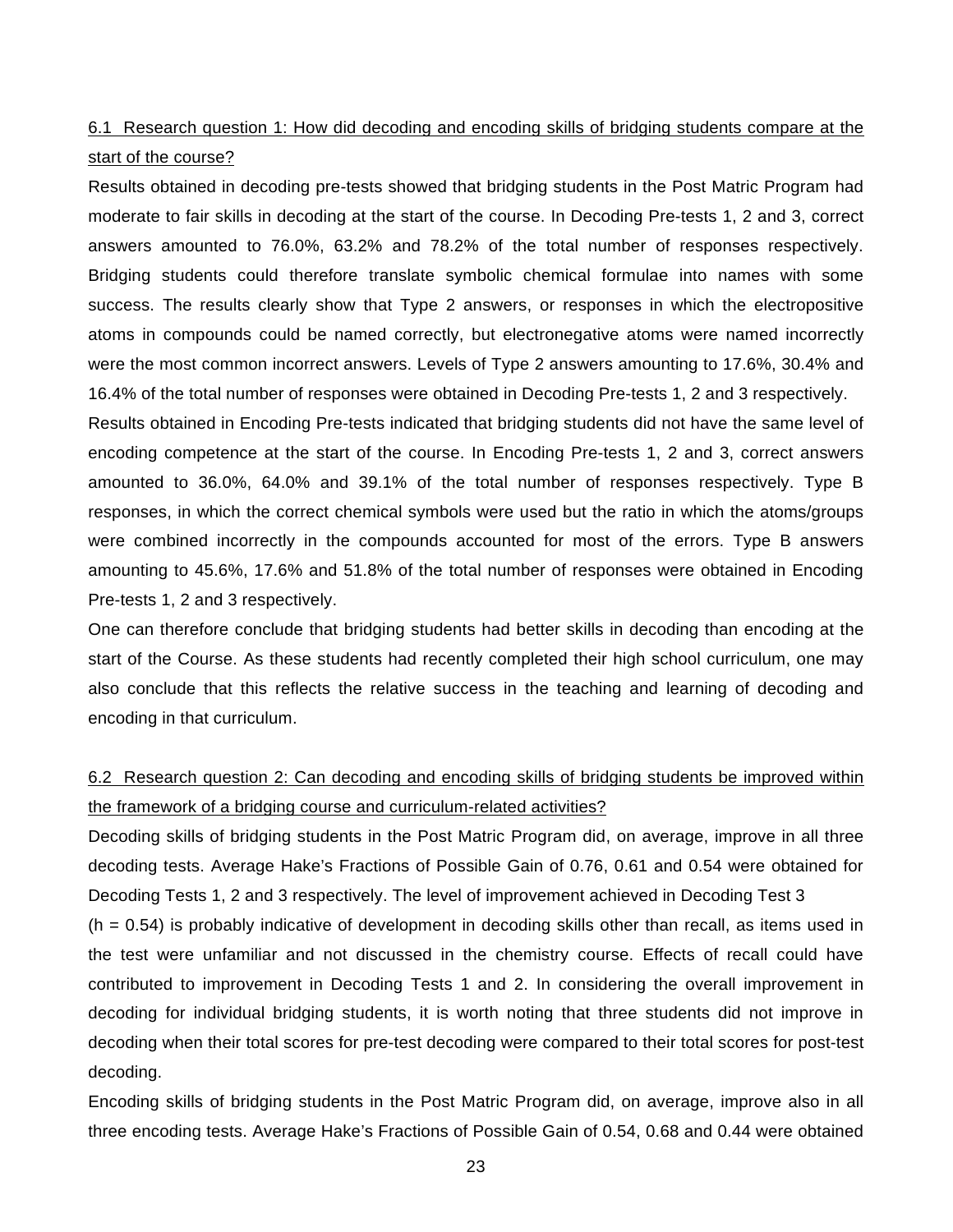for Encoding Tests 1, 2 and 3 respectively. The improvement in Encoding Test 3 (h = 0.44) could again be indicative of development in bridging students' cognitive skills other than recall. The test items used in Encoding Test 3 were unfamiliar and not referred to during the course. Intervention strategies aimed at reducing bridging students' assumption of 1:1 combination ratios in molecules were only partially successful. Encoding skills improved for all bridging students in the Post Matric Program.

It is therefore possible to conclude that chemistry decoding skills for the majority and chemistry encoding skills for all bridging students in the Post Matric Program could be improved within the framework of a Post Matric course and curriculum related activities. Further more this improvement is not merely due to improved recall, as might happen in a course based on drill and practice. Some positive movement from concrete to formal operational reasoning may be claimed.

# 6.3 Research question 3: Will decoding and encoding skills of bridging students improve equally during the course?

 None of the bridging students showed similar improvement in decoding and encoding skills. The extent of improvement in decoding or encoding varied widely for individual students. No trend for improvement was apparent from the data. Data were compared for trends with respect to gender and academic performance. It was also not possible to relate improvement in decoding or encoding to other factors such as improvement in chemistry performance as measured by performance in two chemistry examinations written as part of the course in June and September.

## 6.4 Research question 4: Can the study identify certain problematic areas in

#### decoding and encoding?

Two problematic areas emerged from the study. In decoding, the distinction between ions such as sulfate, sulfite and sulfide (and distinction between nitrate, nitrite and nitride) remained difficult. The contributing factors could be linguistic as well as a lack of deeper understanding.

In encoding, some bridging students persistently resorted to a 1:1 combination for different atoms/groups in molecules by default. This indicates that bridging students are able to encode on the level of finding the correct chemical symbols but they experience greater difficulty in encoding on another level where the valencies of various atoms and groups have to be taken into account. This is true even if valencies are given (as in Test 3). Lack of chunking skills was also revealed in Test 3, in spite of "chunked" information being given.

#### 6.5 Recommendations for future research

It could be interesting to study Grade 10 learners' competence in writing of chemical formulae using the research methodology trialled in this study. One distinct advantage would be that Grade 10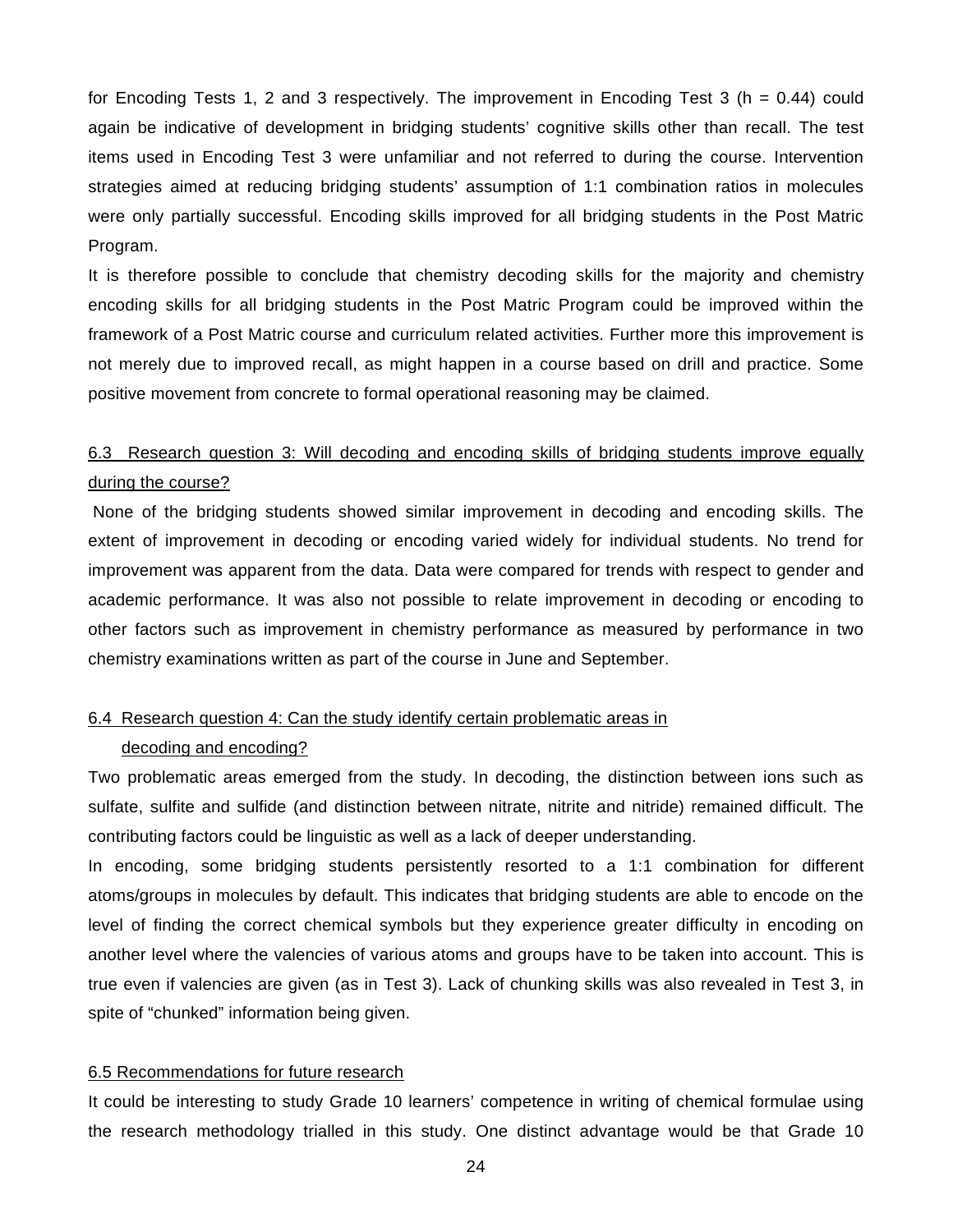learners possibly would not yet have acquired strategies to cope with the writing of chemical formulae – it has been pointed out elsewhere that Grade 9 South African chemistry learners have to date, been encouraged to rote-learn chemical symbols and corresponding names of chemical formulae. The situation might change when the new South African National Curriculum Statement for Physical Sciences is implemented early in 2006, with teachers guiding learners in the use of appropriate strategies rather than encouraging them to rely on recall.

## *6.5.1 Teaching of decoding in inorganic chemistry using systematic naming*

It is proposed that learners are taught to write the names of chemical compounds, from a symbolic representation in a four-step strategy:

- Step 1: Identify or name atoms or common groups of atoms represented in the formula.
- Step 2: Classify the atoms or common groups of atoms as electropositive or electronegative.
- Step 3: Note the ratios of atoms or common groups of atoms
- Step 4: Formulate the name

Example: A learner is given the formula  $\text{MaCl}_2$  and has to write the name of the compound represented by the formula.

It is strongly recommended that learners are given the approved IUPAC Periodic Table on which both symbols and names of elements are given.

| MgCl <sub>2</sub> |                      |                 |                                                                                                                                                                                                                                     |
|-------------------|----------------------|-----------------|-------------------------------------------------------------------------------------------------------------------------------------------------------------------------------------------------------------------------------------|
| Step 1:           | magnesium            | chlorine        | Names of elements obtained from<br>an IUPAC Periodic Table                                                                                                                                                                          |
| Step 2:           | electropositive      | electronegative | This step will require information<br>on electronegativity or knowledge<br>of trends in the Periodic<br>Table                                                                                                                       |
| Step 3:           | magnesium            | dichlorine      | One magnesium atom, two<br>chlorine atoms                                                                                                                                                                                           |
| Step 4:           | magnesium dichloride |                 | Name of electropositive atom<br>does not change, name of<br>electronegative atom ends<br>differently. Learners will need to<br>be given a list of name endings,<br>for example, names for halogens in a<br>compound end with - ide. |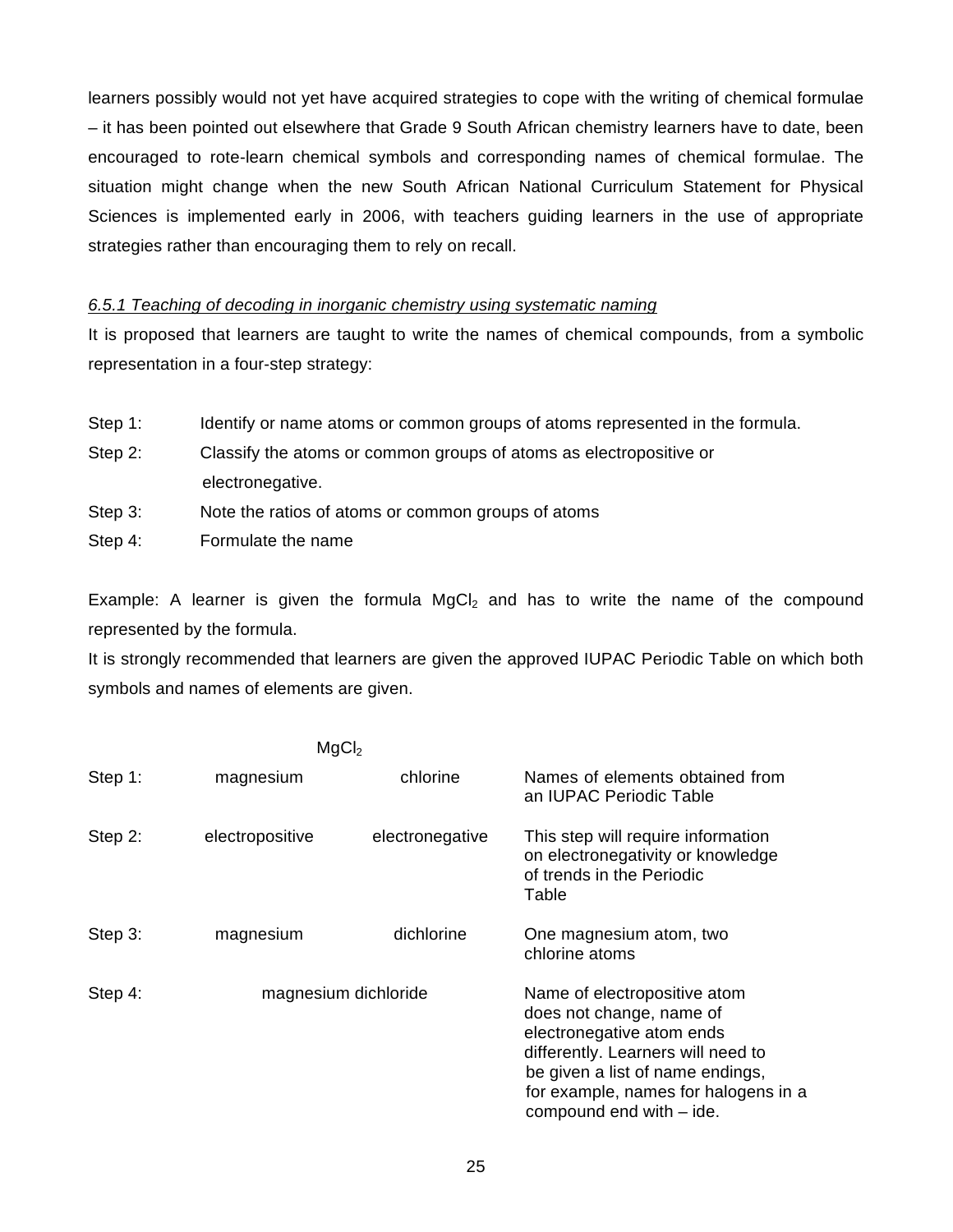This four-step sequence illustrates the reasoning involved in decoding and could also be extremely useful as a diagnostic tool where learners are not making progress in decoding. Correct systematic names should be used until learners have achieved competency in decoding. Once decoding strategies are in place, learners can be introduced to the use of common names.

## *6.5.2 Teaching of encoding in inorganic chemistry using systematic naming*

The following four-step process is proposed for encoding names of compounds to symbolic representations:

- Step 1: Identify/assign a symbol or formula to atoms or groups of atoms represented in the name Step 2: Deduce electropositivity/electronegativity from the location in the name Step 3: Note evidence of atom or group ratio in the name and/or recognise valency of the groups
- Step 4: Create a chemical formula

**Example:** A learner is required to write a chemical formula for sodium sulfate

| Step 1: | Na                              | SO <sub>4</sub> | The symbol for sodium<br>be<br>can<br>obtained from the IUPAC Periodic<br>Table.<br>A suitable information sheet with<br>names of common groups of atoms<br>can be compiled. |
|---------|---------------------------------|-----------------|------------------------------------------------------------------------------------------------------------------------------------------------------------------------------|
| Step 2: | Electropositive                 | electronegative | The atom which is named first would<br>be electropositive. The atom or groups<br>of atoms which is named last would be<br>electronegative                                    |
| Step 3: | Valency: 1                      | Valency: 2      | If the common name is given, there<br>will be no indication of ratios for<br>sodium or sulfate. Learners will have<br>to be shown how to encode to a<br>neutral molecule     |
|         | 1(2)                            | 2(1)            | The subscript needed in the formula<br>can be underlined to aid the learners<br>In the writing of the formula.                                                               |
| Step 4: | Na <sub>2</sub> SO <sub>4</sub> |                 |                                                                                                                                                                              |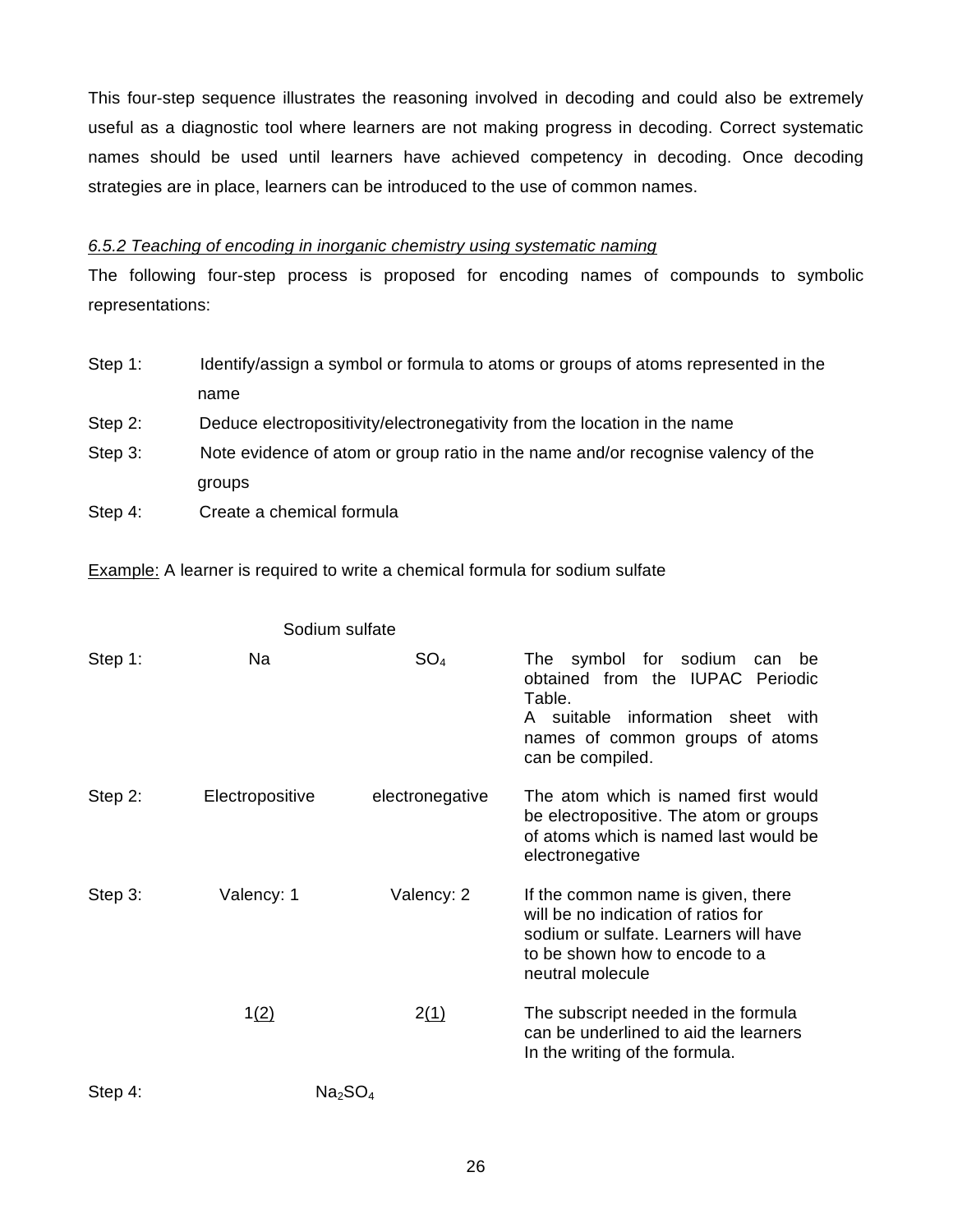It is recommended that systematic names are initially given in encoding problems. The proposed strategy emphasises the connectivity of atoms or groups of atoms and encoding to neutral molecules in Step 3. The step-wise approach allows for easy identification of difficulties learners could experience in encoding.

Experienced science teachers decode and encode intuitively, with little or no reflection on the mental processes they use to do so. These teachers might find the proposed four-step strategy useful for teaching. Individualised, intuitive methods of decoding or encoding can often not be conveyed to novices.

Less experienced teachers often lack suitable strategies to decode and encode successfully. The proposed four-step strategy is eminently suitable for such teachers to assess their own progress and identify their own weaknesses prior to teaching the topic.

Although the proposed four-step strategy is possibly more algorithmic in nature than decoding and encoding strategies being taught at present in inorganic chemistry, it is, however, not more so than strategies used very effectively to name organic compounds.

The efficacy of the proposed teaching strategy could be investigated in a test-group, control-group research design.

## *6.5.3 Researching the proposed new teaching strategies*

In light of the foregoing proposals for new teaching strategies, it is recommended that the new strategies be implemented and their impact measured in

- 1) future bridging programmes in Physical Science
- 2) FET (Further Education and Training) Physical Sciences classes in selected schools
- 3) training courses (pre-service and in-service) for teachers of FET Physical Sciences.

## LIST OF REFERENCES

Abraham, M.R; Renner, J.W. (1986) The sequence of learning cycle activities in high school chemistry, *Journal of Research in Science Teaching,* vol. 22, pp. 121-143.

Ausubel, D.P. (1964) The transition from concrete to abstract cognitive functioning: theoretical issues and implications for education, *Journal of Research in Science Teaching,* vol. 2, pp. 261-266.

Ball, P.W. (1981) The use of cards for teaching periodicity and chemical bonding, *School Science Review,* vol. 63, no. 222, pp 122 - 125.

Barke, Von Hans-Dieter. (1982) Probleme bei der Verwendung von Symbolen im Chemieunterricht, *Naturwissenschaft im Unterricht*, vol. 30, no.4, pp. 131 – 133.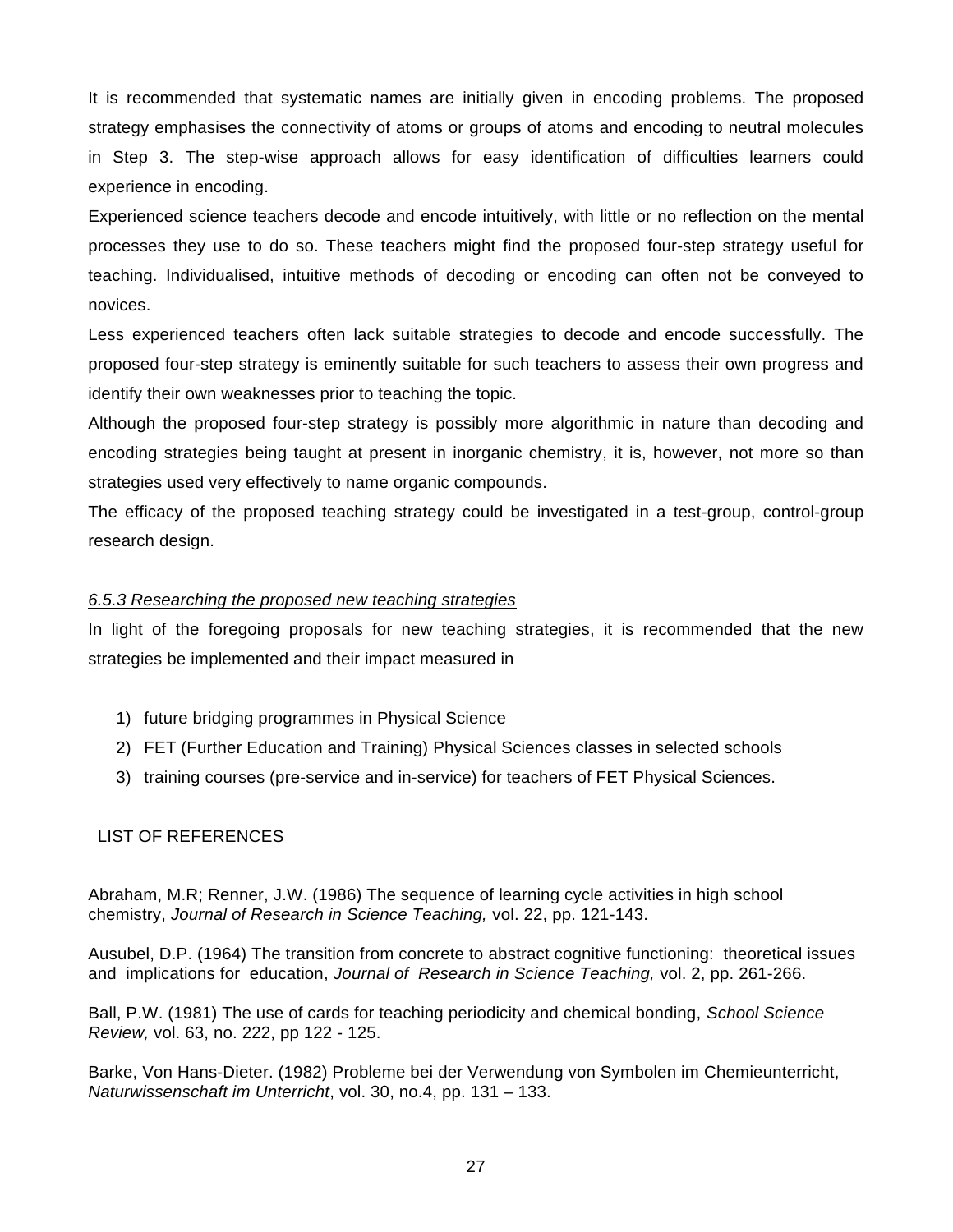Beistel, D.W. (1975) A Piagetian approach to General Chemistry, *Journal of Chemical Education*, vol. 52, no.3, pp. 151-152.

Bradley, J.D; Brand, M; Gerrans, G.C. (1987) Excellence and the accurate use of language symbols and representations in chemistry. *Proceedings of the 8th International Conference on Chemical Education*, Tokyo, pp135 – 144

Brink, B du P, Jones, R.C. (1996a) *Physical Science Standard 8*, Juta & Co Ltd, Kenwyn, South Africa.

Brink, B du P, Jones, R.C. (1996b) *Physical Science Standard 9*, Juta & Co Ltd, Kenwyn, South Africa.

Brink, B du P, Jones, R.C. (1996c) *Physical Science Standard 10*, Juta & Co Ltd, Kenwyn, South Africa.

Cantu, L. L; Herron, J.D. (1978) Concrete and formal Piagetian stages and science concept attainment, *Journal of Research in Science Teaching*, vol. 15, no.2, pp. 135-143.

Chandran, S; Treagust, D.F; Tobin, K. (1987) The role of cognitive factors in chemistry achievement, *Journal of Research in Science Teaching*, vol. 24, no.2, pp. 145 – 160.

Chiapetta, E. (1976) A review of Piagetian studies relevant to science instruction at secondary and college level, *Science Education,* vol. 60, pp. 253 – 261.

Danili, E; Reid, N. (2004) Some strategies to improve performance in school chemistry, based on two cognitive factors, *Research in Science and Technology* vol. 22, no.2, pp. 203-226.

Gabel, D; Sherwood, R. (1980) The effect of student manipulation of molecular models on chemistry achievement according to Piagetian level, *Journal of Research in Science Teaching*, vol. 17, no.1, pp.  $75 - 81.$ 

Henry, J.A. (1978) The transition from pre-operational to concrete operational thinking: the effect of discrimination and classification activities, *Journal of Research in Science Teaching*, vol. 15, no.2, pp. 145-152.

Herron, J.D. (1996) The Chemistry Classroom: formulas for successful teaching.American Chemical Society, Washington.

Herron, J. D. (1975) Piaget for chemists, *Journal of Chemical Education*, vol. 52, no.3, pp. 146- 150.

Herron, J.D (1978) Piaget in the classroom- guidelines for application, *Journal of Chemical Education*, vol. 55, pp.165 – 170.

Jones, A.V. (1981) Chemical formulae take shape, *School Science Review* 63(222) pp.118-122.

Joyner, P. K; Larkin, T.L. (2002) Writing and physics: an interdisciplinary approach *32ND ASEE/IEEE Frontiers in Education Conference*, pp. S1H-1 – S1H- 7. Boston

Karplus, R. (1977) Science teaching and development of reasoning, *Journal of Research in Science Teaching*, vol. 14, pp. 169 – 175.